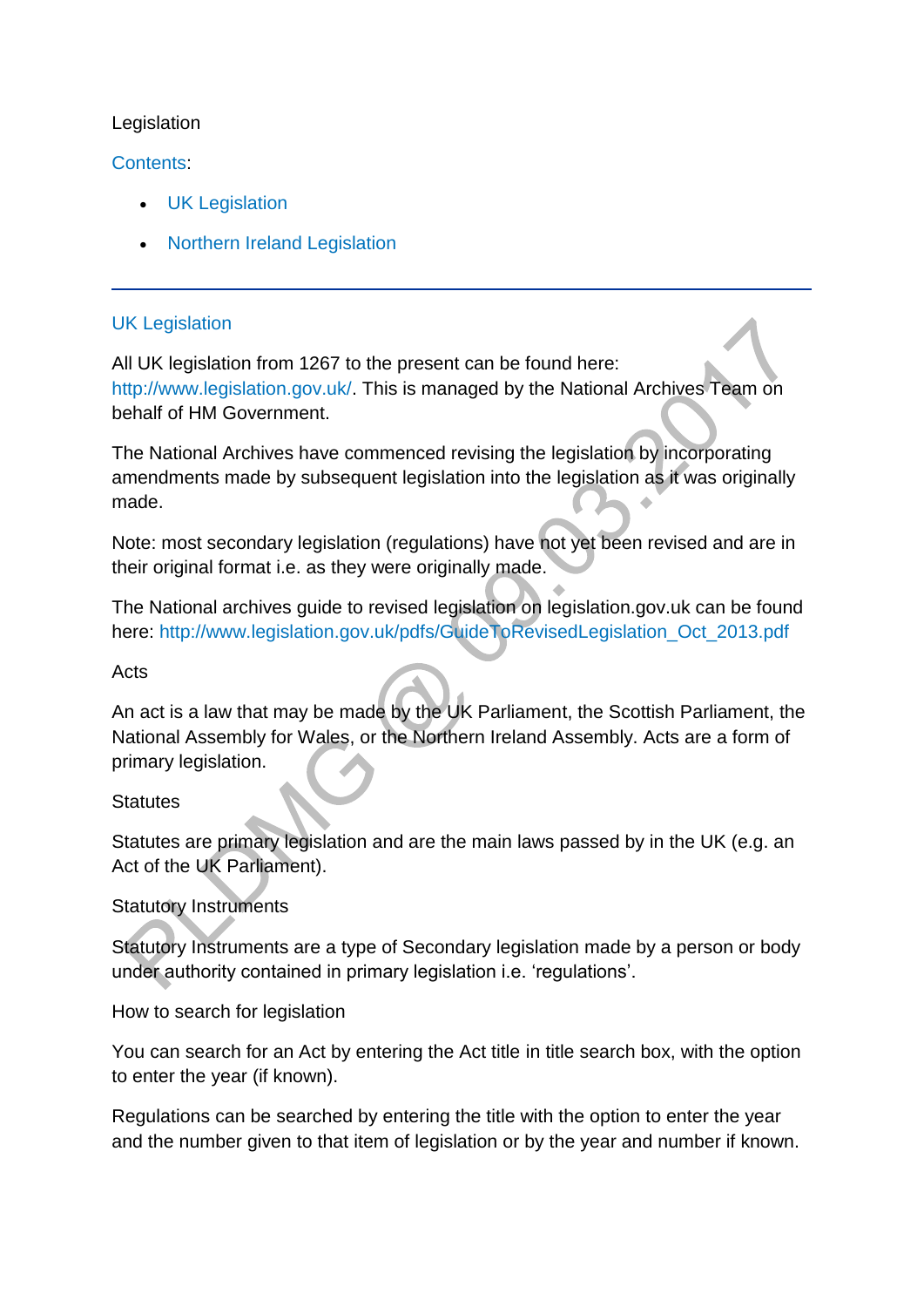Note: the number can be found beside each of the regulations in the section Child Support: Statutory Instruments (regulations) below.

### **Example**

The Child Support (Collection and Enforcement) Regulations 1992 (the number for these regulations is 1989)

You can enter:

- 'Child Support (Collection and Enforcement) Regulations', with or without '1992' in the year; or
- '1992' in the year and '1989' in the number.

How to identify legislation which has not yet been revised

When accessing the legislation, a 'Changes to Legislation' message will appear at the top of the Table of Contents. This will either state that there are no known outstanding changes to the Act you are viewing or that there are some outstanding changes yet to be applied. When opening the content of legislation that has outstanding changes and is waiting to be revised, the outstanding amendments are listed at the top of the provision.

How to open the Act/Regulations

Once you have selected a piece of legislation, the table of contents gives various opening options. You can choose an opening option (on the left hand side of the page) or choose the section/regulation you require from the list (centre of the page).

#### Explanatory Notes

Regulations have 'explanatory notes' which can be found at the end of the regulations. The explanatory notes are text that the government department responsible for that particular piece of legislation have provided to explain what the legislation aims to achieve and in a format that is easy to use for readers who are not legally trained.

#### Explanatory Memorandum

Explanatory Memorandums (if available) can also be found at the end of regulations. The Explanatory Memorandum provides a short statement of the principle of a Statutory Instrument or Statutory Rules of Northern Ireland and information about the policy objective and policy implications.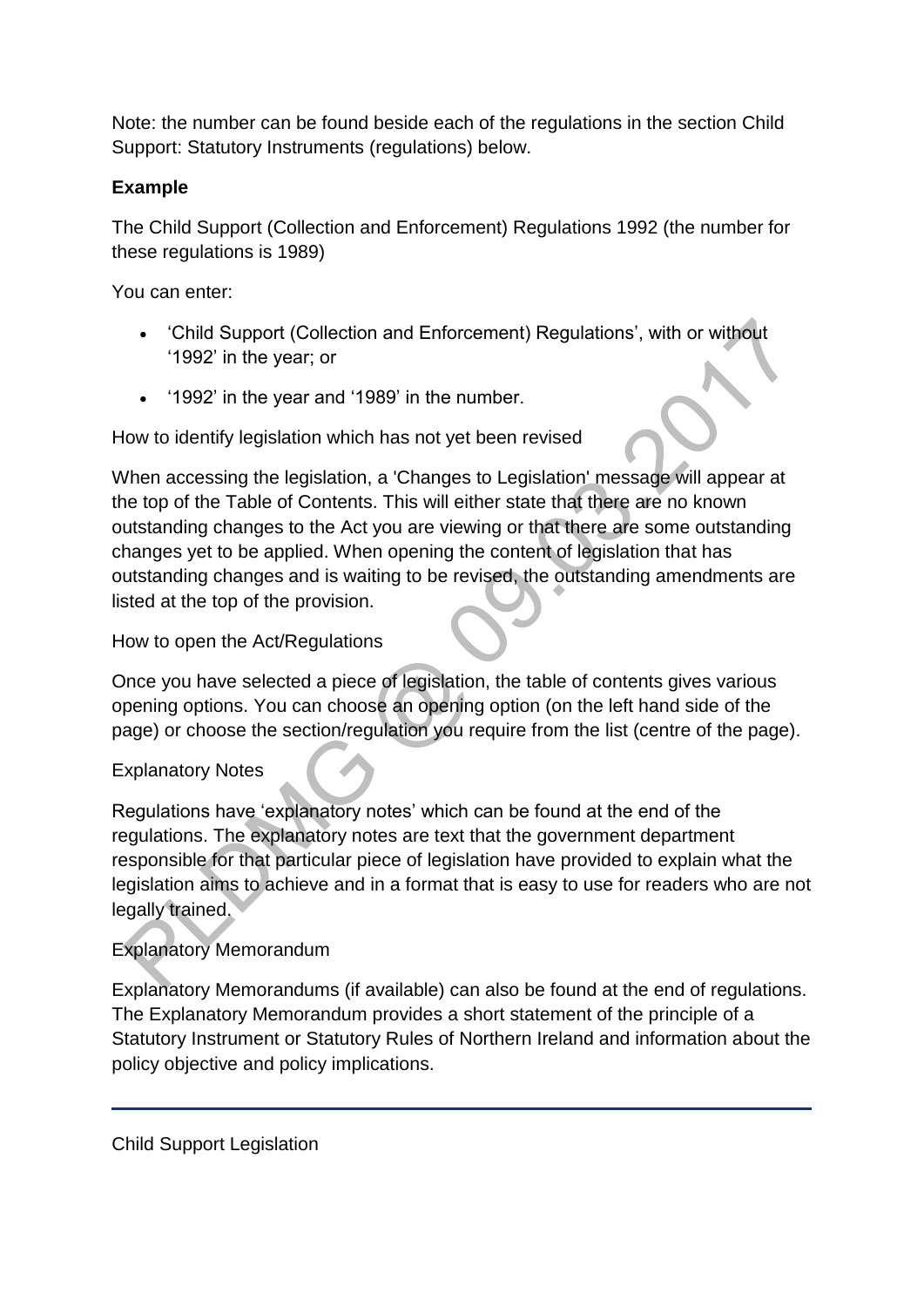The legislation relating to child support is listed below, with links to that particular piece of legislation within the legislation.gov.uk website and a brief description of the content.

Child Support: Statutes

#### **[Child Support Act 1991](http://www.legislation.gov.uk/ukpga/1991/48)**

An Act to make provision for the assessment, collection and enforcement of periodical maintenance payable by certain parents with respect to children of theirs who are not in their care; for the collection and enforcement of certain other kinds of maintenance; and for connected purposes.

#### **[Child Support Act 1995](http://www.legislation.gov.uk/ukpga/1995/34/contents)**

An Act to make provision with respect to child support maintenance and other maintenance; and to provide for a child maintenance bonus.

#### **[Social Security Act 1998](http://www.legislation.gov.uk/ukpga/1998/14/contents/enacted)**

An Act to make provision as to the making of decisions and the determination of appeals under enactments relating to social security, child support, vaccine damage payments and war pensions; to make further provision with respect to social security; and for connected purposes.

#### **[Human Rights Act 1998](http://www.legislation.gov.uk/ukpga/1998/42/contents)**

An Act to give further effect to rights and freedoms guaranteed under the European Convention on Human Rights; to make provision with respect to holders of certain judicial offices who become judges of the European Court of Human Rights; and for connected purposes.

#### **[Data Protection Act 1998](http://www.legislation.gov.uk/ukpga/1998/29/contents)**

An Act to make new provision for the regulation of the processing of information relating to individuals, including the obtaining, holding, use or disclosure of such information.

#### **[Child Support, Pensions and Social Security Act 2000](http://www.legislation.gov.uk/ukpga/2000/19/contents)**

An Act to amend the law relating to child support; to amend the law relating to occupational and personal pensions and war pensions; to amend the law relating to social security benefits and social security administration; to amend the law relating to national insurance contributions; to amend Part III of the Family Law Reform Act 1969 and Part III of the Family Law Act 1986; and for connected purposes.

#### **[Gender Recognition Act 2004](http://www.legislation.gov.uk/ukpga/2004/7/contents)**

An Act to make provision for and in connection with change of gender.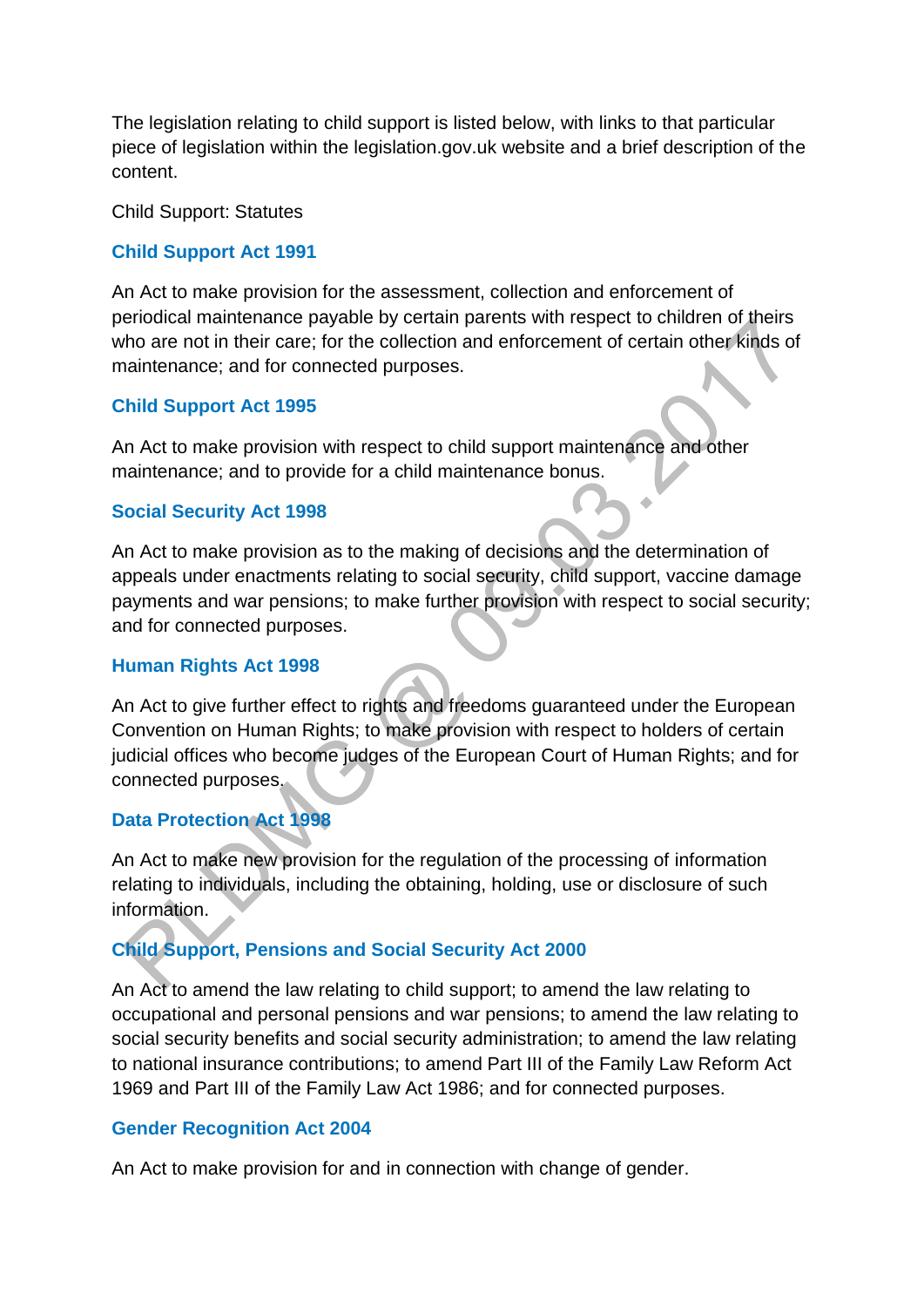#### **[Child Maintenance and Other Payments Act 2008](http://www.legislation.gov.uk/ukpga/2008/6/contents)**

An Act to establish the Child Maintenance and Enforcement Commission; to amend the law relating to child support; to make provision about lump sum payments to or in respect of persons with diffuse mesothelioma; and for connected purposes.

Child Support: Statutory Instruments (regulations)

Note: the regulations have not been revised. If you require to view any amendments to the regulations choose the 'Changes To Legislation' tab on legislation.gov.uk or click here:<http://www.legislation.gov.uk/changes> Within the 'Changes that affect:' section enter the legislation title e.g. Child Support (Collection and Enforcement) Regulations and enter the year '1992' and click 'Get Results'. Alternatively, enter the year and number, which is annotated (and linked to the legislation) at the start of each of the regulations listed below), and click 'Get Results'.

#### **[1992/1813 T](http://www.legislation.gov.uk/uksi/1992/1813/contents/made)he Child Support (Maintenance Assessment Procedure) Regulations 1992**

These regulations have been revoked for certain cases.

These Regulations provide for various procedural matters relating to applications for a maintenance assessment

#### **[1992/1815 T](http://www.legislation.gov.uk/uksi/1992/1815/contents/made)he Child Support (Maintenance Assessments and Special Cases) Regulations 1992**

These regulations have been revoked.

These Regulations provide for various matters relating to the calculation of child support maintenance.

#### **[1992/1816 T](http://www.legislation.gov.uk/uksi/1992/1816/contents)he Child Support (Arrears, Interest and Adjustment of Maintenance Assessments) Regulations 1992**

These Regulations make provision in relation to arrears of child support maintenance payable, interest on such arrears, and the adjustment of maintenance assessments.

### **[1992/1989 T](http://www.legislation.gov.uk/uksi/1992/1989/contents/made)he Child Support (Collection and Enforcement) Regulations 1992**

These Regulations make provision in relation to the collection and enforcement of child support maintenance under the Child Support Act 1991.

### **[1992/2643 T](http://www.legislation.gov.uk/uksi/1992/2643/contents)he Child Support (Collection and Enforcement of Other Forms of Maintenance) Regulations 1992**

These Regulations prescribe the kinds of payments which may be collected and the categories of persons to whom they are payable.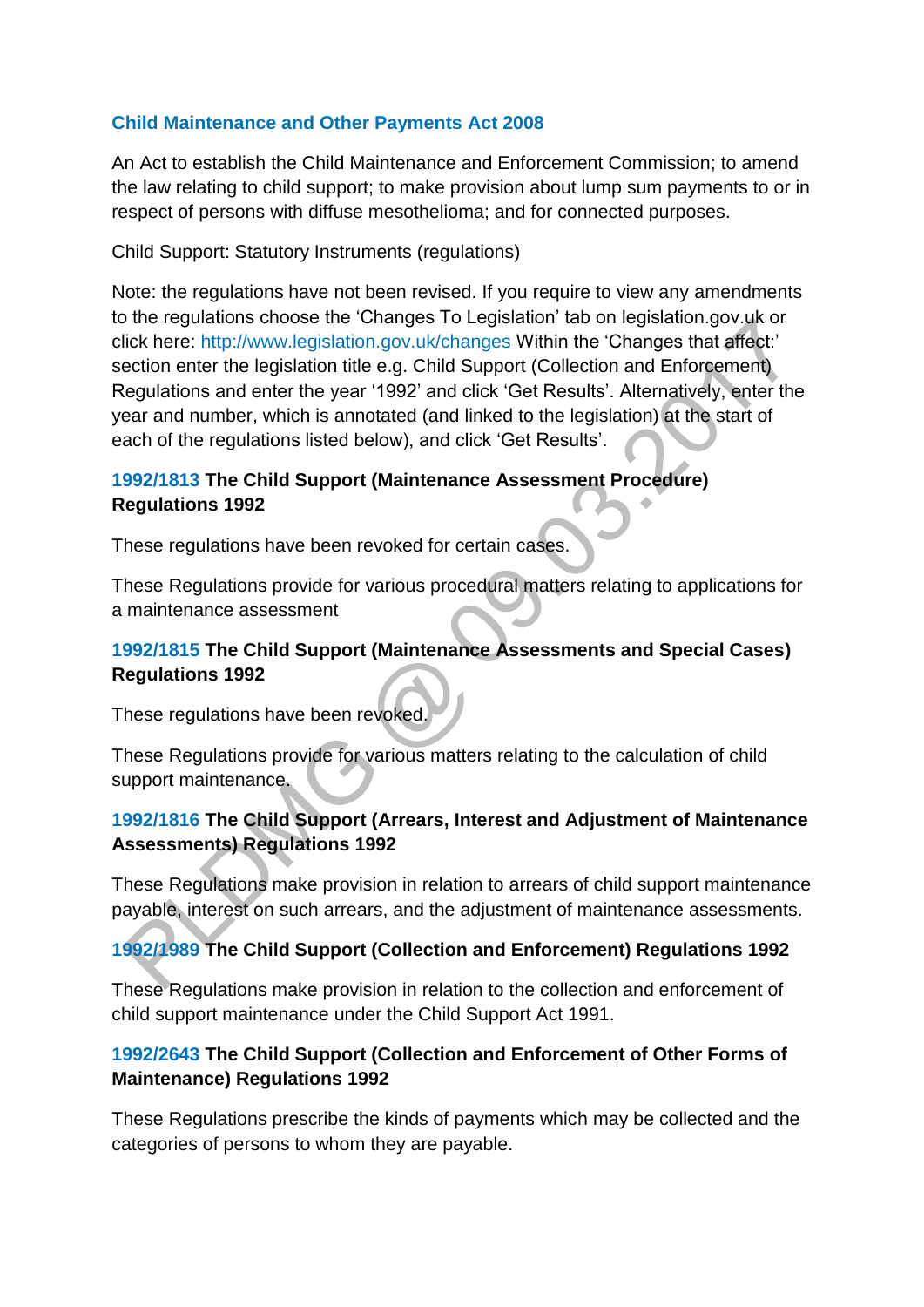#### **[1992/2645 T](http://www.legislation.gov.uk/uksi/1992/2645/contents/made)he Child Support (Maintenance Arrangements and Jurisdiction) Regulations 1992**

These Regulations make provision as to the effect that making a maintenance assessment under the Child Support Act 1991 ("the Act") has on a maintenance order or a maintenance agreement, the cancellation of a maintenance assessment where a child support officer no longer has jurisdiction to make an assessment under the provisions of section 44 of the Act (which imposes conditions as to habitual residence in the United Kingdom), and related matters.

### **[1993/620 T](http://www.legislation.gov.uk/uksi/1993/620/contents/made)he Child Maintenance (Written Agreements) Order 1993**

This Order preserves the jurisdiction of courts to make a maintenance order in respect of a child in certain circumstances notwithstanding that a child support officer would have jurisdiction to make a maintenance assessment under the Child Support Act 1991 in respect of that child against the person to be liable under the maintenance order.  $\ddot{\phantom{a}}$ 

#### **[1993/961 T](http://www.legislation.gov.uk/uksi/1993/961/contents/made)he Child Support Appeals (Jurisdiction of Courts) Order 1993**

These regulations have been revoked for certain cases.

This Order affects appeals against decisions of child support officers on reviews under section 18 of the Child Support Act 1991 and against decisions to refuse applications for such reviews and makes a consequential amendment to the Law Reform (Parent and Child) (Scotland) Act 1986.

### **[1995/1045 T](http://www.legislation.gov.uk/uksi/1995/1045/contents/made)he Child Support and Income Support (Amendment) Regulations 1995**

These Regulations amend various regulations made under the Child Support Act 1991

### **[1995/3261 T](http://www.legislation.gov.uk/uksi/1995/3261/contents/made)he Child Support (Miscellaneous Amendments) (No. 2) Regulations 1995**

These Regulations amend various regulations made under the Child Support Act 1991

### **[1996/481 T](http://www.legislation.gov.uk/uksi/1996/481/contents/made)he Child Support (Maintenance Assessments and Special Cases) and Social Security (Claims and Payments) Amendment Regulations 1996**

These Regulations amend the Child Support (Maintenance Assessments and Special Cases) Regulations 1992 to provide for an increase in the minimum amount of child support maintenance payable, and the amount payable by a non-resident parent in receipt of income support or other prescribed benefit.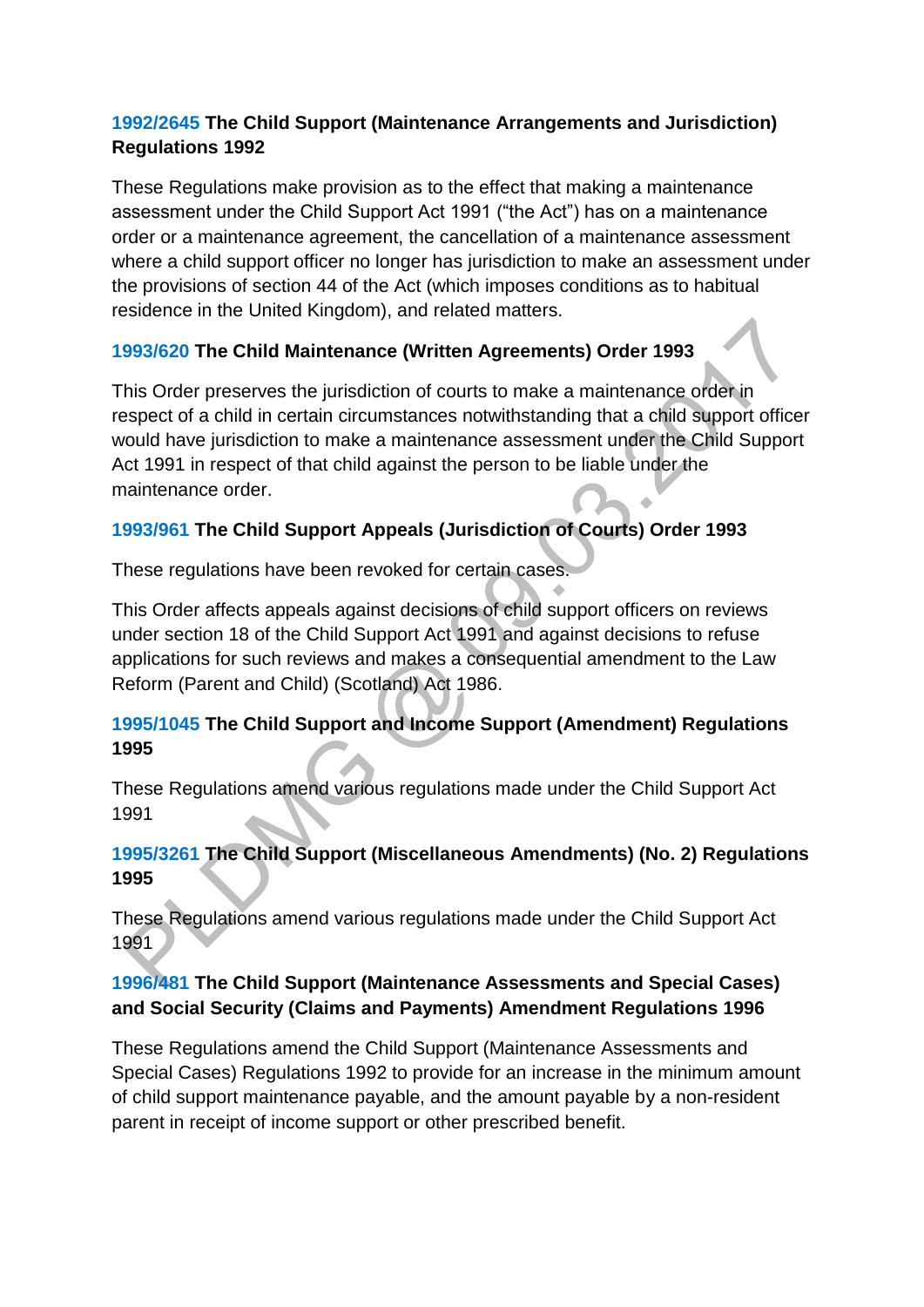#### **[1996/1803](http://www.legislation.gov.uk/uksi/1996/1803/contents/made) The Child Benefit, Child Support and Social Security (Miscellaneous Amendments) Regulations 1996**

These Regulations amend various regulations

#### **[1996/1945 T](http://www.legislation.gov.uk/uksi/1996/1945/contents/made)he Child Support (Miscellaneous Amendments) Regulations 1996**

These Regulations amend various regulations made under the Child Support Act 1991

#### **[1996/2907 T](http://www.legislation.gov.uk/uksi/1996/2907/contents/made)he Child Support Departure Direction and Consequential Amendments Regulations 1996**

These Regulations provide for an application for a departure direction to be made, the effect of which, if given, would be to vary a child support maintenance assessment determined in accordance with the formula provisions of Part I of Schedule 1 to the Child Support Act 1991, and the regulations made under it.

#### **[1996/3196 T](http://www.legislation.gov.uk/uksi/1996/3196/contents)he Child Support (Miscellaneous Amendments) (No. 2) Regulations 1996**

These Regulations amend various regulations made under the Child Support Act 1991

### **[1997/2943 T](http://www.legislation.gov.uk/uksi/1997/2943/contents/made)he Child Support (Written Agreements) (Scotland) Order 1997**

This Order specifies the circumstances in which a Scottish court will continue to have jurisdiction to make a maintenance order in relation to a child even though a child support officer has jurisdiction to make a maintenance assessment for that child under the Child Support Act 1991.

#### **[1998/58 T](http://www.legislation.gov.uk/uksi/1998/58/contents/made)he Child Support (Miscellaneous Amendments) Regulations 1998**

These Regulations amend various regulations made under the Child Support Act 1991

### **[1998/2780 T](http://www.legislation.gov.uk/uksi/1998/2780/contents/made)he Social Security Act 1998 (Commencement No. 2) Order 1998**

This Order provides for the coming into force on 16th November 1998 of powers provided in section 40 of the Social Security Act 1998 (c. 14) enabling Regulations to be made relating to the revision of Child Support decisions and of section 76 of that Act (power to anticipate pensions up-rating order).

### **[1999/977 T](http://www.legislation.gov.uk/uksi/1999/977/contents/made)he Child Support (Miscellaneous Amendments) Regulations 1999**

These Regulations amend various regulations under the Child Support Act 1991, as amended by the Child Support Act 1995.

### **[1999/991 T](http://www.legislation.gov.uk/uksi/1999/991/contents/made)he Social Security and Child Support (Decisions and Appeals) Regulations 1999**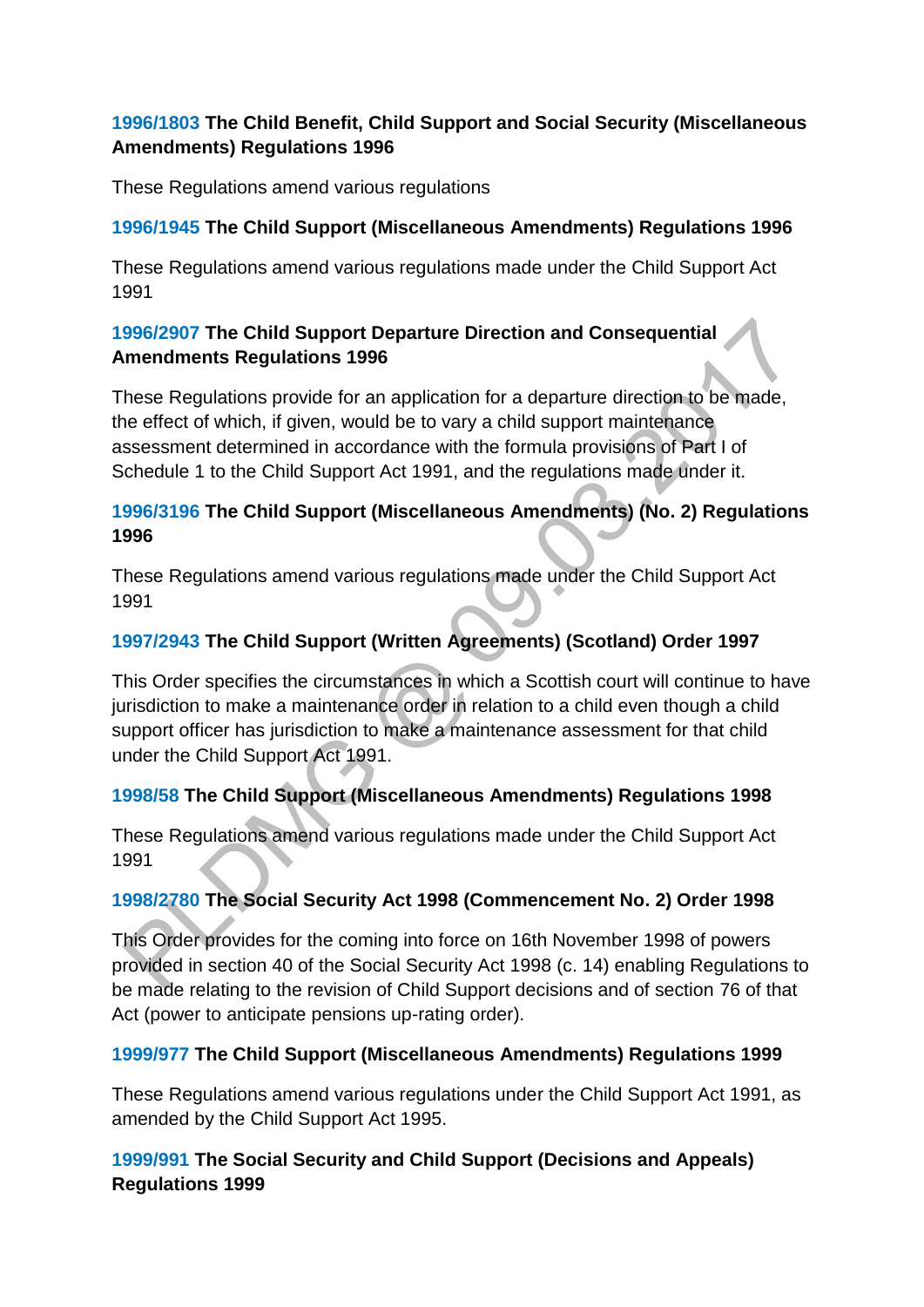The Regulations provide for the procedural rules and other requirements of a new unified appeals system introduced by the Act for social security, contracting out of pensions, child support and vaccine damage.

#### **[1999/3108 T](http://www.legislation.gov.uk/uksi/1999/3108/contents/made)he Social Security (Claims and Information) Regulations 1999**

The Regulations contained in this Instrument are made either by virtue of, or in consequence of, provisions in the Welfare Reform and Pensions Act, including in relation to claims for war pensions and applications relating to child support.

# **[2000/3173 T](http://www.legislation.gov.uk/uksi/2000/3173/contents/made)he Child Support (Variations) (Modification of Statutory Provisions) Regulations 2000**

These Regulations are made in connection with applications for variations to the rate of child support maintenance payable under the Child Support Act

### **[2000/3174 T](http://www.legislation.gov.uk/uksi/2000/3174/contents)he Child Support (Temporary Compensation Payment Scheme) Regulations 2000**

These Regulations provide for a temporary compensation scheme (deferred debt) made under section 27 of the Child Support, Pensions and Social Security Act 2000 in certain cases where there has been a delay in the making of a maintenance assessment under the Child Support Act 1991 leading to arrears of child support maintenance.

### **[2000/3176 T](http://www.legislation.gov.uk/uksi/2000/3176/contents/made)he Social Security (Child Maintenance Premium and Miscellaneous Amendments) Regulations 2000**

These regulations introduce the child maintenance premium and payments by the Secretary of State in lieu of periodical payments of child support maintenance shall be treated as payments of child support maintenance. Revokes regulations 2 to 13 of the Social Security (Child Maintenance Bonus) Regulations 1996.

### **[2000/3177 T](http://www.legislation.gov.uk/uksi/2000/3177/contents/made)he Child Support (Voluntary Payments) Regulations**

These regulations provide the types of payment the Secretary of State can offset against child support maintenance arrears, or to adjust a maintenance calculation to take account of, voluntary payments.

# **[2000/3185 T](http://www.legislation.gov.uk/uksi/2000/3185/contents/made)he Child Support (Decisions and Appeals) (Amendment) Regulations 2000**

These Regulations amend the Social Security and Child Support (Decisions and Appeals) Regulations 1999. The Regulations provide for the decision-making process under the Child Support Act 1991 for child support and related matters, consequent upon the introduction of changes to the child support system made by the Child Support, Pensions and Social Security Act 2000. These Regulations come into force at different times for different cases according to the dates on which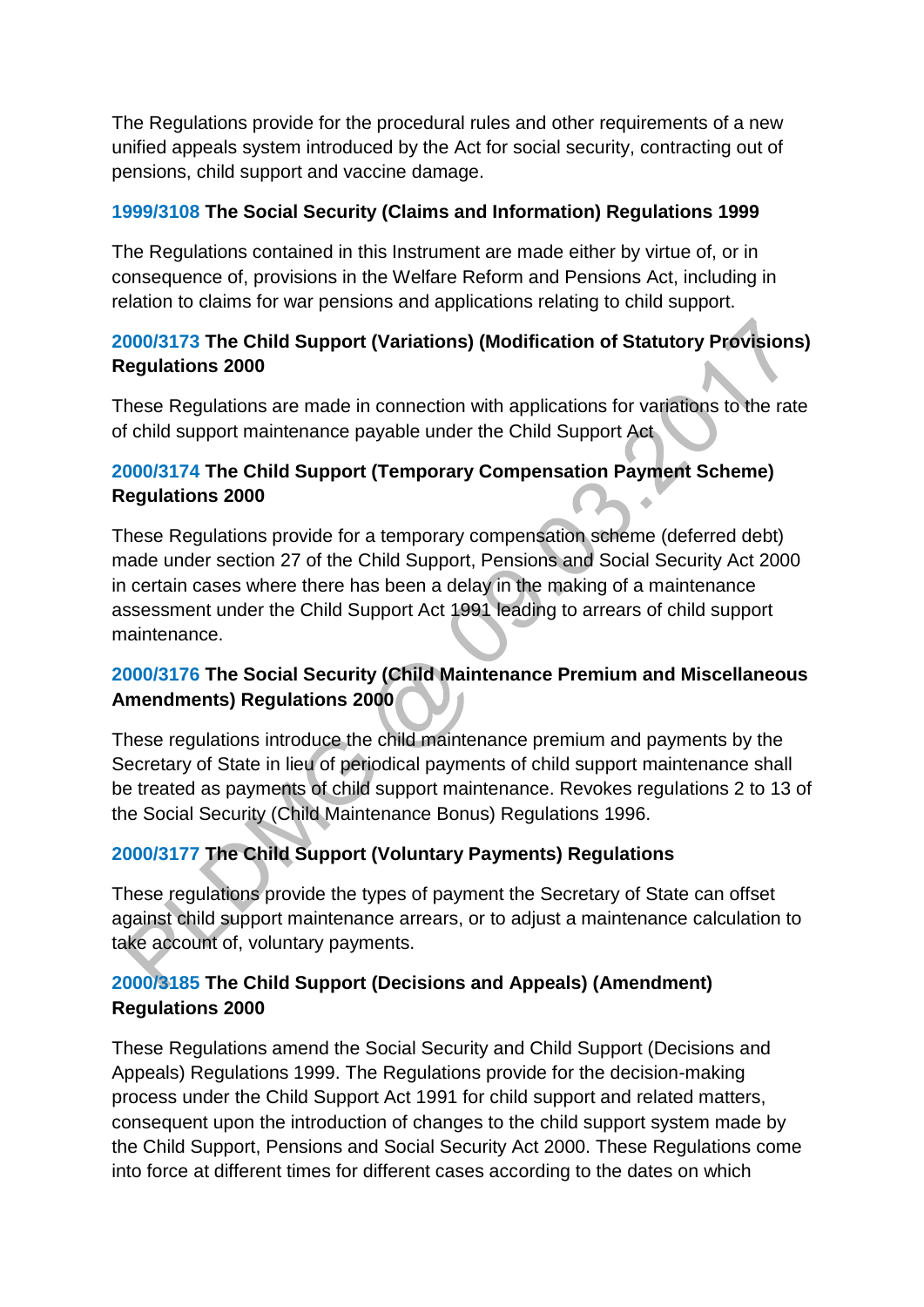provisions of the Child Support, Pensions and Social Security Act 2000 which are relevant to these Regulations are commenced for different types of cases.

#### **[2000/3186 T](http://www.legislation.gov.uk/uksi/2000/3186/contents/made)he Child Support (Transitional Provisions) Regulations 2000**

These Regulations make transitional provisions in consequence of the amendments made to the Child Support Act 1991 by the Child Support, Pensions and Social Security Act 2000.

### **[2001/155](http://www.legislation.gov.uk/uksi/2001/155/contents/made) The Child Support (Maintenance Calculations and Special Cases) Regulations 2000**

These Regulations provide for various matters relating to the calculation of child support maintenance under the Child Support Act 1991 and also make provision for special cases under the Act, consequent upon the introduction of changes to the child support system made by the Child Support, Pensions and Social Security Act 2000. Subject to savings for transitional purposes, these Regulations revoke the Child Support (Maintenance Assessments and Special Cases ) Regulations 1992. Apart from paragraphs (1) and (2) of regulation 4, which come into force on 31st January 2001, these Regulations come into force at different times for different cases according to the dates on which provisions of the Child Support, Pensions and Social Security Act 2000 which are relevant to these Regulations are commenced for different types of cases.

### **[2001/156 T](http://www.legislation.gov.uk/uksi/2001/156/contents/made)he Child Support (Variations) Regulations 2000**

These Regulations provide for variations to the rate of child maintenance payable under the Child Support Act 1991 consequent upon the introduction of changes to the child support system made by the Child Support, Pensions and Social Security Act 2000. Subject to savings for transitional purposes these Regulations revoke the Child Support Departure Direction and Consequential Amendments Regulations 1996. These Regulations come into force at different times for different cases according to the dates on which provisions of the Child Support, Pensions and Social Security Act 2000 which are relevant to these Regulations are commenced for different types of cases.

# **[2001/157 T](http://www.legislation.gov.uk/uksi/2001/157/contents/made)he Child Support (Maintenance Calculation Procedure) Regulations 2000**

These Regulations provide for various procedural matters relating to an application for a maintenance calculation under the Child Support Act 1991, and make provision in respect of effective dates of calculations and of reduced benefit decisions, consequent upon the introduction of changes to the child support system made by the Child Support, Pensions and Social Security Act 2000. Subject to savings for transitional purposes these Regulations revoke the Child Support (Maintenance Assessment Procedure) Regulations 1992. These Regulations come into force at different times for different cases according to the dates on which provisions of the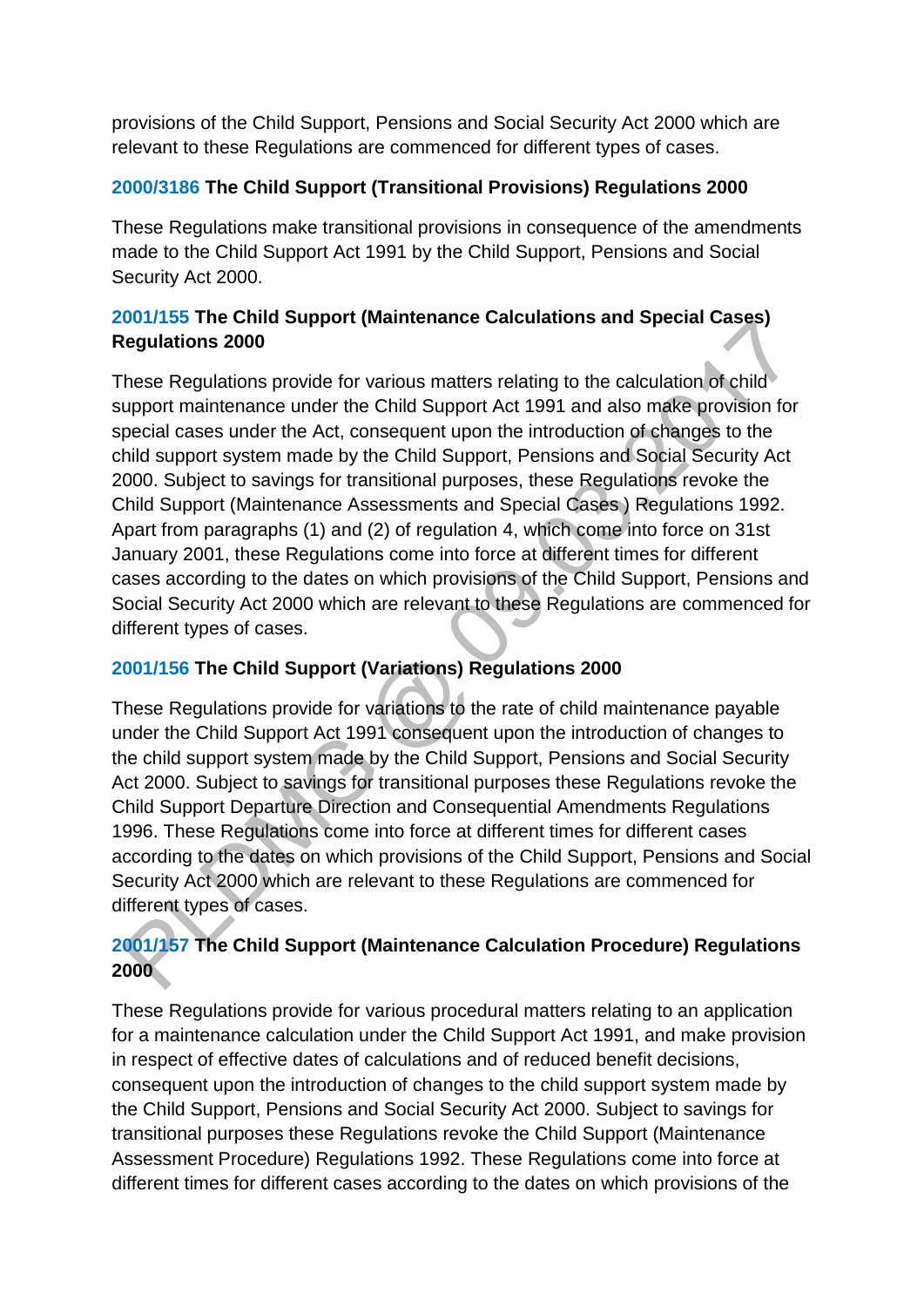Child Support, Pensions and Social Security Act 2000 which are relevant to these Regulations are commenced for different types of cases.

#### **[2001/158 T](http://www.legislation.gov.uk/uksi/2001/158/contents)he Child Support (Consequential Amendment and Transitional Provisions) Regulations 2001**

These Regulations provide for the amendment of various Regulations and Orders and make savings and transitional provisions.

#### **[2001/161 T](http://www.legislation.gov.uk/uksi/2001/161/contents/made)he Child Support (Information, Evidence and Disclosure and Maintenance Arrangements and Jurisdiction) (Amendment) Regulations 2000**

These Regulations amend the Child Support (Information, Evidence and Disclosure) Regulations 1992, and the Child Support (Maintenance Arrangements and Jurisdiction) Regulations 1992, mainly consequent upon the introduction of the changes to the child support system made by the Child Support, Pensions and Social Security Act 2000.

Apart from regulation 4 which comes into force on 1st April 2001, these Regulations come into force at different times for different cases according to the dates on which provisions of the Child Support, Pensions and Social Security Act 2000 which are relevant to these Regulations are commenced for different types of cases.

# **[2001/162 T](http://www.legislation.gov.uk/uksi/2001/162/contents/made)he Child Support (Collection and Enforcement and Miscellaneous Amendments) Regulations 2000**

These Regulations amend the Child Support (Collection and Enforcement) Regulations 1992, the Child Support (Collection and Enforcement of Other Forms of Maintenance) Regulations 1992 and the Child Support (Arrears, Interest and Adjustment of Maintenance Assessments) Regulations and revoke, with savings provisions, the Child Support Fees Regulations 1992.

# **[2001/1236 T](http://www.legislation.gov.uk/uksi/2001/1236/contents/made)he Child Support (Civil Imprisonment) (Scotland) Regulations 2001**

These regulations provide for the amount to be included in the warrant and reduction of period of imprisonment for part payment.

# **[2002/1915 T](http://www.legislation.gov.uk/uksi/2002/1915/contents)he Child Support Appeals (Jurisdiction of Courts) Order 2002**

This Order revokes and replaces (as regards England and Wales) the Child Support Appeals (Jurisdiction of Courts) Order 1993, which provides for child support appeals to be made to a court instead of to an appeal tribunal where the issue in the appeal is parentage of the qualifying child in relation to whom an application for child support maintenance has been made under the Child Support Act 1991.

### **[2003/96 C](http://www.legislation.gov.uk/ssi/2003/96/contents/made)hild Support Appeals (Jurisdiction of Courts) (Scotland) Order 2003**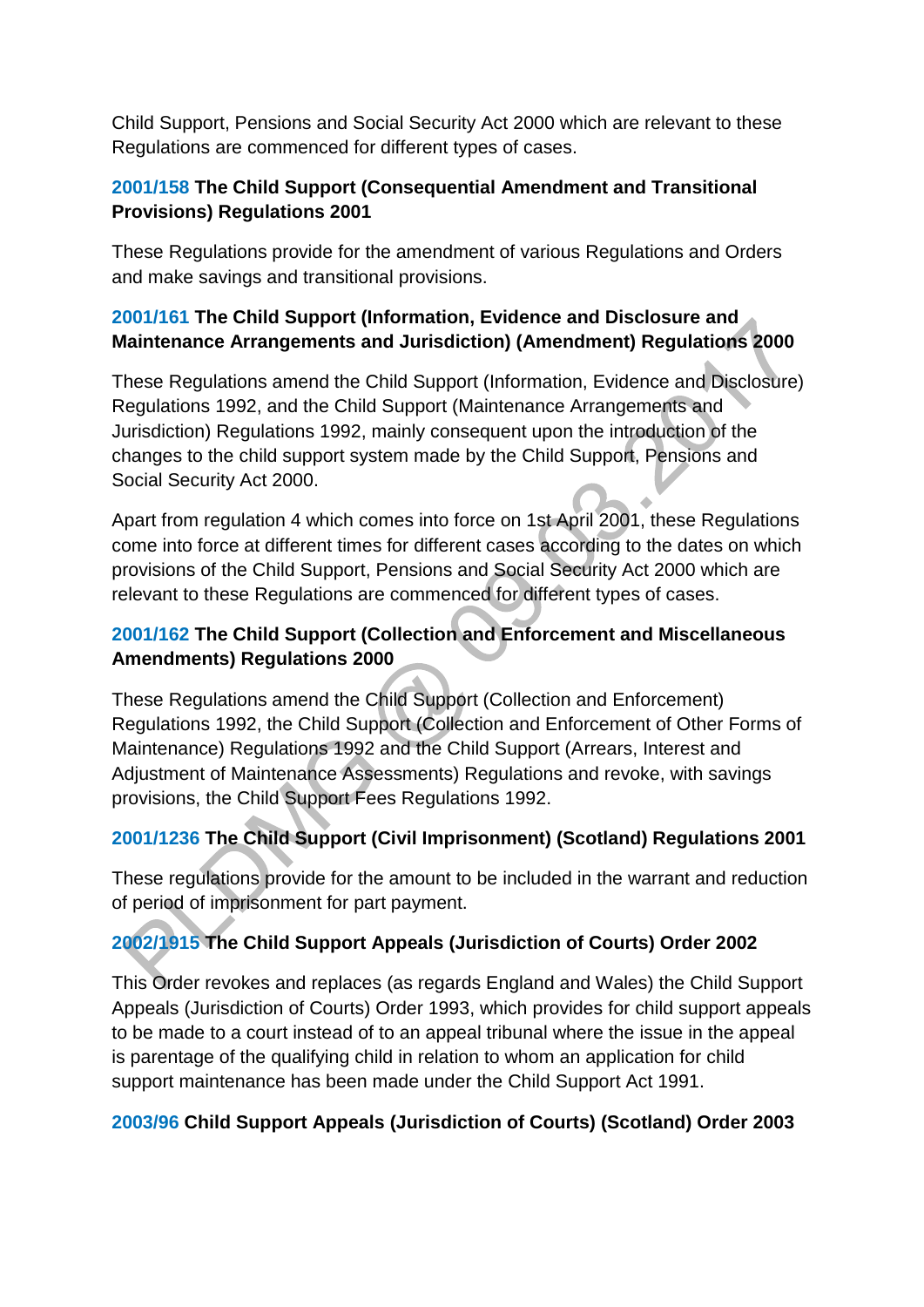This Order revokes and replaces (as regards Scotland) the Child Support Appeals (Jurisdiction of Courts) Order 1993, which provides for child support appeals to be made to a court instead of to an appeal tribunal where the issue in the appeal is parentage of the qualifying child in relation to whom an application for a maintenance calculation has been made under the Child Support Act 1991.

#### **[2003/192 T](http://www.legislation.gov.uk/uksi/2003/192/contents)he Child Support, Pensions and Social Security Act 2000 (Commencement No. 12) Order 2003**

This Order brings into force further provisions of Part I of the Child Support, Pensions and Social Security Act 2000, and related repeals and revocations.

### **[2003/2779 T](http://www.legislation.gov.uk/uksi/2003/2779/contents/made)he Child Support (Miscellaneous Amendments) (No. 2) Regulations 2003**

These Regulations provide for the amendment of regulations relating to child support.

### **[2006/1692 T](http://www.legislation.gov.uk/uksi/2006/1692/contents/made)he Contracting Out (Functions Relating to Child Support) Order 2006**

This Order makes provision to enable the Secretary of State to authorise another person to exercise functions relating to child support other than certain functions which are excluded from contracting out by section 71 of the Deregulation and Contracting Out Act 1994 such as rights of entry and seizure, and the power to make subordinate legislation.

# **[2008/2548 T](http://www.legislation.gov.uk/uksi/2008/2548/contents/made)he Child Maintenance and Other Payments Act 2008 (Commencement No. 3 and Transitional and Savings Provisions) Order 2008**

This Order brings into force provisions of the Child Maintenance and Other Payments Act 2008.

### **[2008/2551 T](http://www.legislation.gov.uk/uksi/2008/2551/contents/made)he Child Support Information Regulations 2008**

These Regulations provide for the furnishing of information or evidence required by the Child Maintenance and Enforcement Commission for the purpose of their functions under the Child Support Act 1991. They also provide for the disclosure by the Commission of information held for the purpose of the 1991 Act. These Regulations replace the Child Support (Information, Evidence and Disclosure) Regulations 1992.

### **[2008/2675](http://www.legislation.gov.uk/uksi/2008/2675/contents/made) The Child Maintenance and Other Payments Act 2008 (Commencement No. 4 and Transitional Provision) Order 2008**

This Order brings into force provisions of the Child Maintenance and Other Payments Act 2008.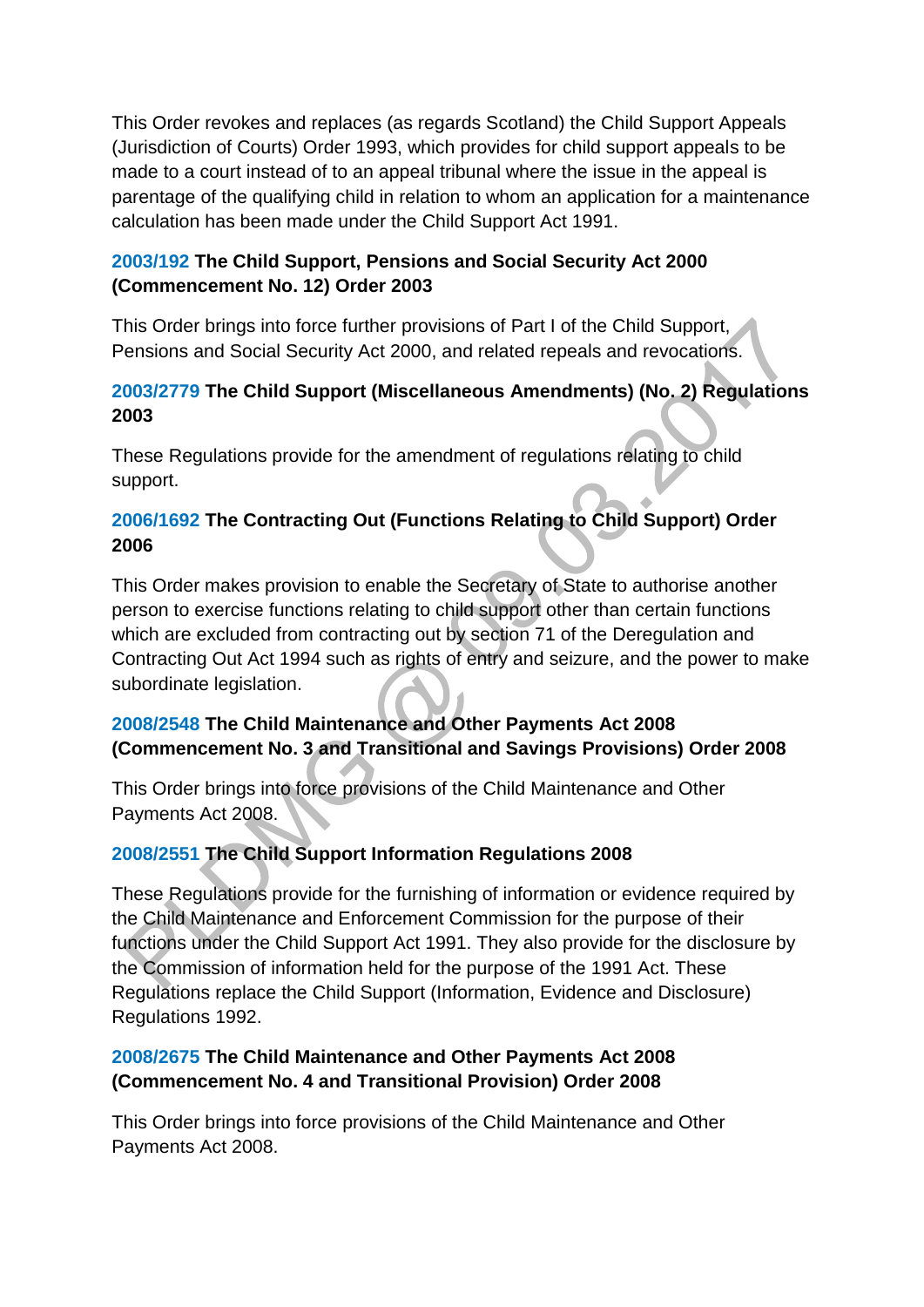#### **[2009/2909](http://www.legislation.gov.uk/uksi/2009/2909/contents/made) The Child Support (Miscellaneous Amendments) (No. 2) Regulations 2009**

These Regulations amend the Child Support (Maintenance Arrangements and Jurisdiction) Regulations 1992, the Child Support (Maintenance Assessment Procedure) Regulations 1992 and the Child Support (Maintenance Calculation Procedure) Regulations 2000. They also make transitional provisions.

#### **[2009/3151 T](http://www.legislation.gov.uk/uksi/2009/3151/contents/made)he Child Support (Management of Payments and Arrears) Regulations 2009**

These Regulations are made under powers in the Child Support Act 1991 and come into force on 25th January 2010. They are, in part, consolidating regulations which revoke and re-enact some provisions of the Child Support (Arrears, Interest and Adjustment of Maintenance Assessments) Regulations 1992, with some changes.

### **[2012/2677 T](http://www.legislation.gov.uk/uksi/2012/2677/contents/made)he Child Support Maintenance Calculation Regulations 2012**

These Regulations provide for a range of matters in relation to the calculation of child support maintenance under the Child Support Act 1991. Together with the provisions of the 1991 Act as amended by the Child Maintenance and Other Payments Act 2008 and other relevant legislation, they set out the rules and procedures for a new child support scheme.

#### **[2012/2785 T](http://www.legislation.gov.uk/uksi/2012/2785/contents/made)he Child Support (Meaning of Child and New Calculation Rules) (Consequential and Miscellaneous Amendment) Regulations 2012**

These Regulations contain provisions consequential on, or connected with, the bringing into force of the changes to the meaning of "child" for the purposes of the Child Support Act 1991, provided for in section 42 of the Child Maintenance and Other Payments Act 2008, and the changes to the rules for the calculation of child support maintenance, provided for in Schedule 4 to the 2008 Act and the Child Support Maintenance Calculation Regulations 2012.

### **[2012/3042 T](http://www.legislation.gov.uk/uksi/2012/3042/contents/made)he Child Maintenance and Other Payments Act 2008 (Commencement No. 10 and Transitional Provisions) Order 2012**

This Order brings into force provisions of the Child Maintenance and Other Payments Act 2008 for the purpose of applying new rules for calculating child support maintenance to certain types of cases. It also brings into force a number of other provisions in the 2008 Act for the purposes of all cases.

### **[2013/1517 T](http://www.legislation.gov.uk/uksi/2013/1517/contents/made)he Child Support (Miscellaneous Amendments) Regulations 2013**

These Regulations contain provisions amending various sets of Child Support Regulations.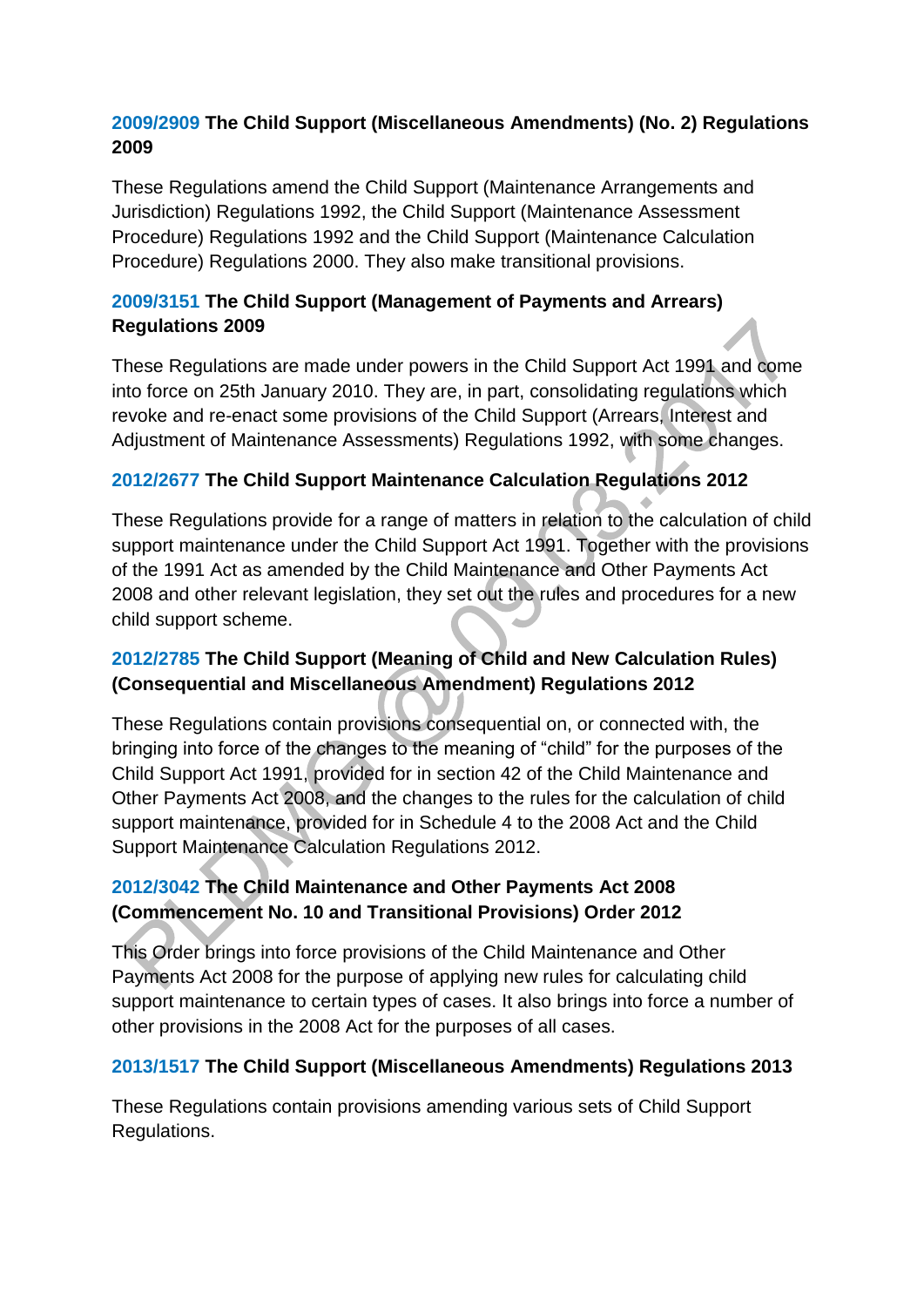#### **[2013/1654 T](http://www.legislation.gov.uk/uksi/2013/1654/contents/made)he Child Support and Claims and Payments (Miscellaneous Amendments and Change to the Minimum Amount of Liability) Regulations 2013**

These Regulations make a consequential amendment to Schedule 1 to the Child Support Act 1991 arising from the increase to the flat rate of child support maintenance from £5 to £7

#### **[2013/1860](http://www.legislation.gov.uk/uksi/2013/1860/contents/made) The Child Maintenance and Other Payments Act 2008 (Commencement No. 11 and Transitional Provisions) Order 2013**

This Order brings into force provisions of the Child Maintenance and Other Payments Act 2008 for the purpose of applying new rules for calculating child support maintenance to certain applications made on or after 29th July 2013 and certain cases linked to those applications.

#### **[2013/2380 T](http://www.legislation.gov.uk/uksi/2013/2380/contents/made)he Social Security, Child Support, Vaccine Damage and Other Payments (Decisions and Appeals) (Amendment) Regulations 2013**

These Regulations amend the Social Security and Child Support (Decisions and Appeals) Regulations 1999 to enable the Secretary of State to require a person to apply for a social security decision to be revised pursuant to section 9 of the Social Security Act 1998 before the person is permitted to appeal to the First-tier Tribunal.

#### **[2013/2947 T](http://www.legislation.gov.uk/uksi/2013/2947/contents/made)he Child Maintenance and Other Payments Act 2008 (Commencement No. 12 and Savings Provisions) and the Welfare Reform Act 2012 (Commencement No. 15) Order 2013**

This Order brings into force provisions of the Child Maintenance and Other Payments Act 2008 (c. 6) ("the 2008 Act") for the purpose of applying new rules for calculating child support maintenance to all cases other than existing cases. It also brings into force provisions in the Welfare Reform Act 2012.

### **[2014/576 T](http://www.legislation.gov.uk/uksi/2014/576/contents/made)he Child Maintenance and Other Payments Act 2008 (Commencement No. 13) Order 2014**

This Order brings into force certain paragraphs in Schedule 5 to the Child Maintenance and Other Payments Act 2008 for the purpose of making regulations. It also brings into force section 19 of that Act, which introduces Schedule 5, so far as it relates to those paragraphs. Schedule 5 enables the Secretary of State to require the parties in existing cases (that is, cases administered under the 1993 or 2003 schemes of child support maintenance) to choose whether or not to remain in the statutory scheme under the 2012 rules for calculating child support maintenance.

### **[2014/612 T](http://www.legislation.gov.uk/uksi/2014/612/contents/made)he Child Support Fees Regulations 2014**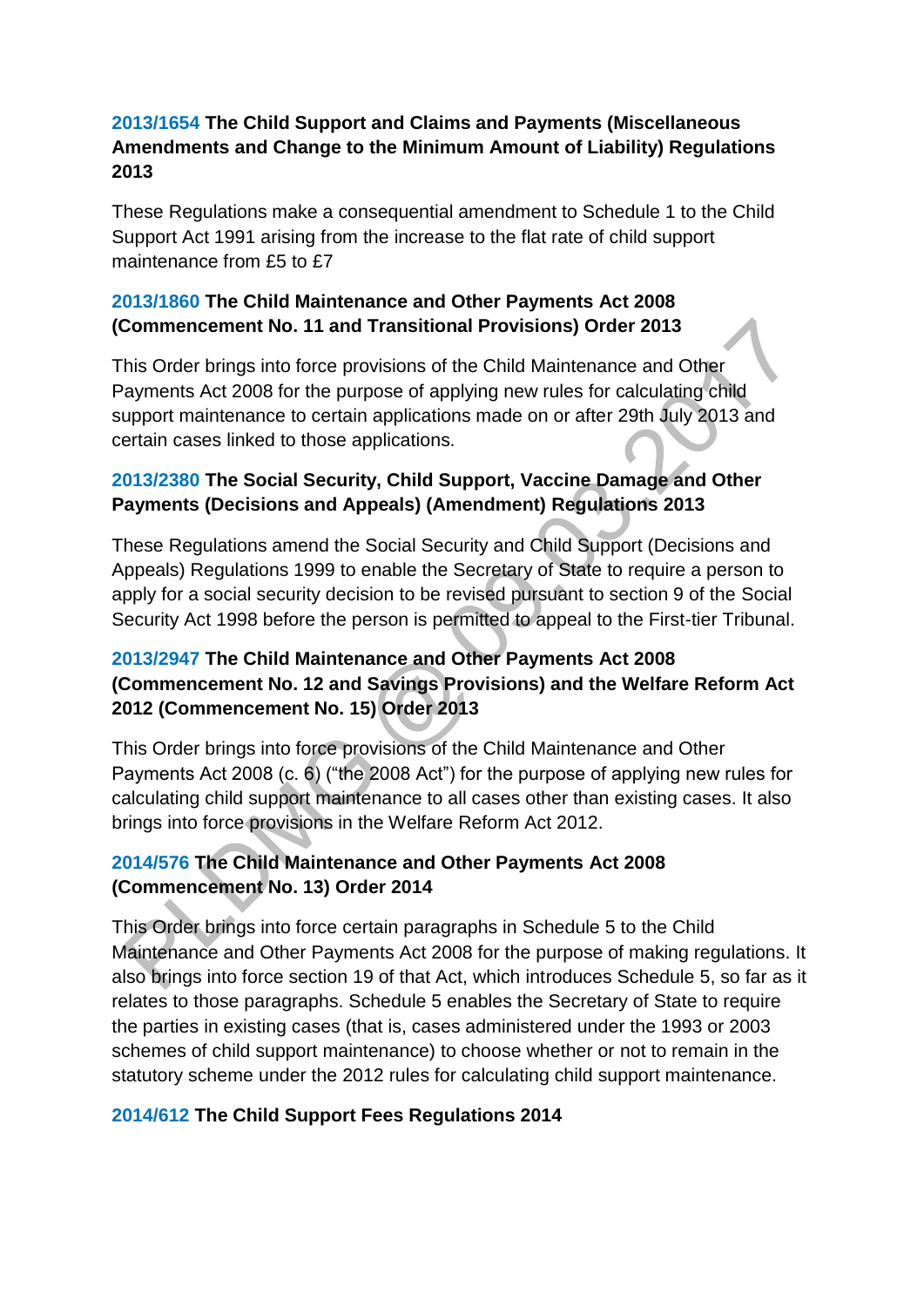These Regulations make provision about the charging of fees by the Secretary of State in connection with the exercise of the Secretary of State's functions with regards to child support maintenance.

#### **[2014/614](http://www.legislation.gov.uk/uksi/2014/614/contents/made) The Child Support (Ending Liability in Existing Cases and Transition to New Calculation Rules) Regulations 2014**

These Regulations make provision for the cases that are existing cases under the statutory child support maintenance scheme that are not subject to the new calculation rules.

#### **[2014/1263 T](http://www.legislation.gov.uk/uksi/2014/1263/contents/made)he Child Support, Pensions and Social Security Act 2000 (Commencement No. 15) Order 2014**

This Order brings into force section 25 of the Child Support, Pensions and Social Security Act 2000 in respect of the purposes for which it is not already in force.

#### **[2014/1386 T](http://www.legislation.gov.uk/uksi/2014/1386/contents/made)he Child Support (Consequential and Miscellaneous Amendments) Regulations 2014**

These Regulations make miscellaneous amendments and amendments consequential on the Child Support Fees Regulations 2014 to various Child Support Regulations.

#### **[2014/1621 T](http://www.legislation.gov.uk/uksi/2014/1621/contents/made)he Child Support (Consequential and Miscellaneous Amendments) (No 2) Regulations 2014**

These Regulations make amendments to the Child Support (Management of Payments and Arrears) Regulations 2009 and the Child Support (Consequential and Miscellaneous Amendments) Regulations 2014.

### **[2014/1635 T](http://www.legislation.gov.uk/uksi/2014/1635/contents/made)he Child Maintenance and Other Payments Act 2008 (Commencement No. 14 and Transitional Provisions) and the Welfare Reform Act 2012 (Commencement No. 18 and Transitional and Savings Provisions) Order 2014**

This order brings into force various sections of the Child Support Maintenance and Other Payments Act 2008 and the Welfare Reform Act 2012.

### **[2015/176 T](http://www.legislation.gov.uk/uksi/2015/176/contents/made)he Child Maintenance and Other Payments Act 2008 (Commencement No. 15) Order 2015**

This Order brings into force section 40 of the Child Maintenance and Other Payments Act 2008

**[2015/338 T](http://www.legislation.gov.uk/uksi/2015/338/contents/made)he Child Support (Miscellaneous and Consequential Amendments) Regulations 2015**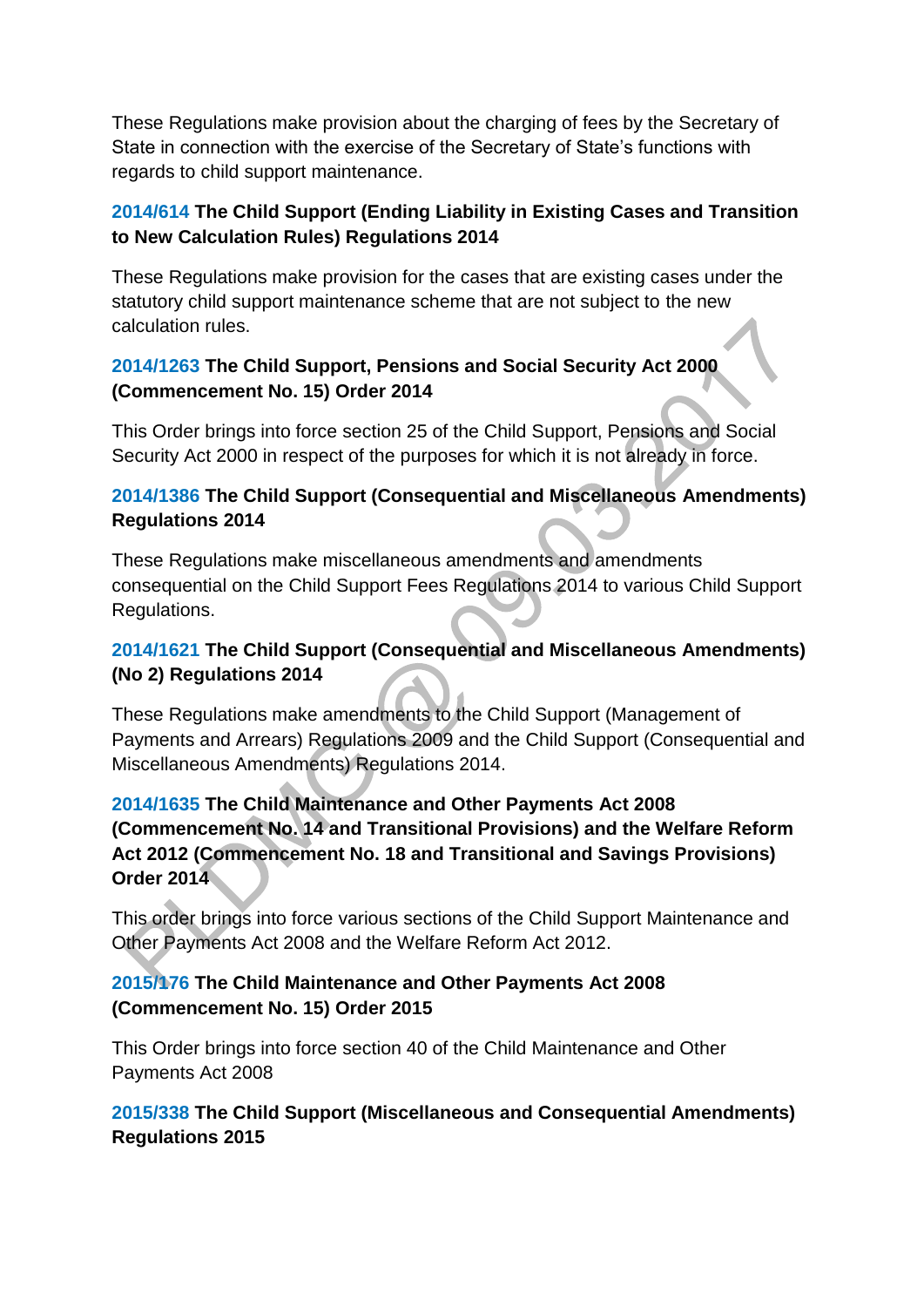These Regulations make miscellaneous and consequential amendments to various Child Support Regulations.

[Return to Contents:](http://np-cmg-sharepoint.link2.gpn.gov.uk/sites/policy-law-and-decision-making-guidance/Pages/Legislation.aspx#contents)

#### [Northern Ireland Legislation](http://np-cmg-sharepoint.link2.gpn.gov.uk/sites/policy-law-and-decision-making-guidance/Pages)

DWP FLDM DMA will cease incorporating legislative amendments into the legislation within the 'Orange Volumes'. As detailed above National Archives have commenced revising the legislation by incorporating amendments made by subsequent legislation into the legislation as it was originally made.

In addition to being aware that most secondary legislation (regulations) have not yet been revised and are in their original format i.e. as they were originally made, it must be noted that<http://www.legislation.gov.uk/> carries most (but not all) types of Northern Ireland legislation and their accompanying explanatory documents.

As not all NI legislation can be found in Legislation.gov.uk, some of the following 'links' will take you to Legislation.gov.uk and some to the Orange Volumes.

To access the legislation: **click** on the year and number links, **ctrl + click** on the SR links.

Child Support: Statutes

# **[The Child Support \(Northern Ireland\) Order 1991](http://www.legislation.gov.uk/nisi/1991/2628/contents)**

An Order to make provision for the assessment, collection and enforcement of periodical maintenance payable by certain parents with respect to children of theirs who are not in their care; for the collection and enforcement of certain other kinds of maintenance; and for connected purposes.

### **[1995/2702The Child Support \(Northern Ireland\) Order 1995](http://www.legislation.gov.uk/nisi/1995/2702/part/1)**

This Order may be cited as the Child Support (Northern Ireland) Order 1995.

This Order and the Order of 1991 may be cited together as the Child Support (Northern Ireland) Orders 1991 and 1995.

#### **[Northern Ireland Act 1998](http://www.legislation.gov.uk/ukpga/1998/47/contents)**

An Act to make new provision for the government of Northern Ireland for the purpose of implementing the agreement reached at multi-party talks on Northern Ireland set out in Command Paper 3883.

#### **[Social Security Act 1998](http://www.legislation.gov.uk/ukpga/1998/14/contents/enacted)**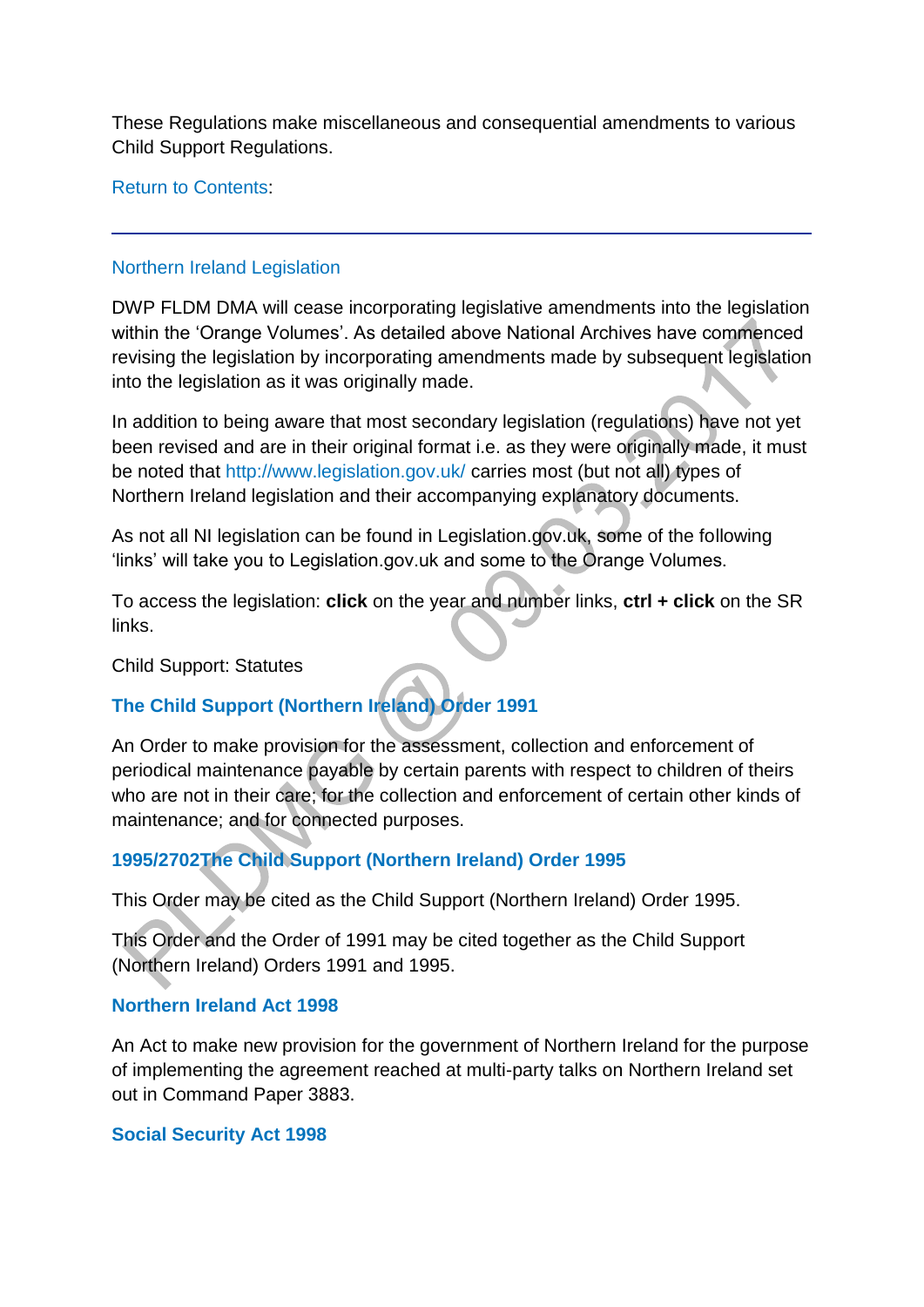An Act to make provision as to the making of decisions and the determination of appeals under enactments relating to social security, child support, vaccine damage payments and war pensions; to make further provision with respect to social security; and for connected purposes.

#### **[Social Security Administration \(Northern Ireland\) Act 1992](http://www.legislation.gov.uk/ukpga/1992/8/contents)**

An Act to consolidate for Northern Ireland certain enactments relating to the administration of social security and related matters, with corrections and minor improvements under the Consolidation of Enactments (Procedure) Act 1949.

#### **[Child Support, Pensions and Social Security Act \(Northern Ireland\) 2000](http://www.legislation.gov.uk/nia/2000/4/contents)**

An Act to amend the law relating to child support; to amend the law relating to occupational and personal pensions; to amend the law relating to social security benefits and social security administration; to amend Part III of the Family Law Reform (Northern Ireland) Order 1977 and Part V of the Matrimonial and Family Proceedings (Northern Ireland) Order 1989; and for connected purposes.

#### **[Child Maintenance Act \(Northern Ireland\) 2008](http://www.legislation.gov.uk/nia/2008/10/contents)**

An Act to amend the law relating to child support; and for connected purposes.

### **[Social Security Contributions and Benefits \(Northern Ireland\) Act 1992](http://www.legislation.gov.uk/ukpga/1992/7/contents)**

An Act to consolidate for Northern Ireland certain enactments relating to social security contributions and benefits, with corrections and minor improvements under the Consolidation of Enactments (Procedure) Act 1949.

Child Support: Statutory Instruments (regulations)

#### **[1996/288 T](http://www.legislation.gov.uk/nisr/1996/288/contents/made)he Child Benefit, Child Support and Social Security (Miscellaneous Amendments) Regulations (Northern Ireland) 1996**

These Regulations, in particular regulation 2(2), amend the Child Benefit and Social Security (Fixing and Adjustment of Rates) Regulations (Northern Ireland) 1976 ("the Child Benefit Rates Regulations"•) so as to specify a composite rate of child benefit to be payable in respect of the only, elder or eldest child of a lone parent rather than two distinct rates.

The Regulations also make certain other amendments.

### **[SR 1993 No.97 All \(PDF 90KB\)](http://iaccess.communityaccess.gov.uk/sspldorangevolumesinternet/users/Viewattachment.aspx?recordid=9X16ArKPDs0=) Child Maintenance (Consent Orders) Order (Northern Ireland)**

The general effect of Article 10 of the Child Support (Northern Ireland) Order 1991 is to prevent a court from exercising jurisdiction to make a maintenance order in respect of a child where a child support officer would have jurisdiction to make a maintenance assessment. The Order makes an exception and there by preserves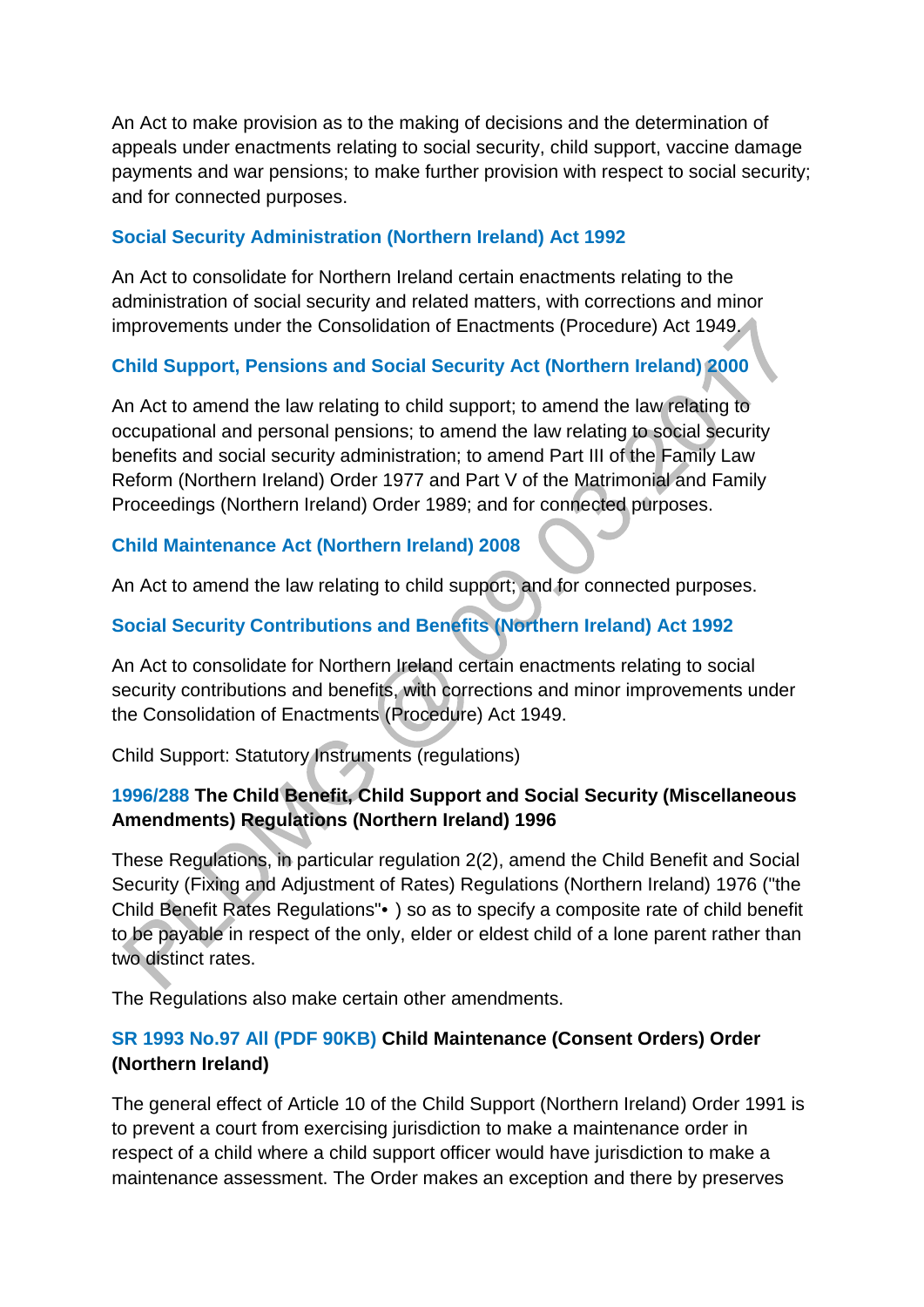the jurisdiction of a court to make a maintenance order where it is simply to give effect to substantive provisions which have already been agreed in writing.

#### **[1997/126 T](http://www.legislation.gov.uk/nisr/1997/126/contents/made)he Child Maintenance Bonus (Great Britain Reciprocal Arrangements) Regulations (Northern Ireland) 1997**

These Regulations give effect in Northern Ireland to reciprocal arrangements relating to matters for which provision is made in Northern Ireland under Article 4 of the Child Support (Northern Ireland) Order 1995; this Article provides for a "child maintenance bonus"• to be payable to persons who are or have been entitled to certain social security benefits and have also been in receipt of child maintenance payments.

The reciprocal arrangements are contained in the Memorandum set out in the Schedule to the Regulations and have been made between the Department of Health and Social Services and the Secretary of State for Social Security. The Regulations provide that relevant matters under the Great Britain legislation have a corresponding effect in respect of the provisions of Article 4 of the Child Support (Northern Ireland) Order 1995 and regulations made under it.

#### **[1992/278](http://www.legislation.gov.uk/nisr/1992/278/contents/sld/made) The Child Support (1991 Order) (Commencement No. 1) Order (Northern Ireland) 1992**

This order brings into operation on 18th June 1992 those provisions of the Child Support (Northern Ireland) Order 1991 specified in the Schedule to this order.

### **[1992/347](http://www.legislation.gov.uk/nisr/1992/347/contents/sld/made) The Child Support (1991 Order) (Commencement No. 2) Order (Northern Ireland) 1992**

This order brings into operation on 1st September 1992 various provisions of the Child Support (Northern Ireland) Order 1991 relating to child support officers, child support appeal tribunals and Child Support Commissioners for Northern Ireland.

# **[S.R.1992 No.467 \(C.20\) \(PDF 140KB\)](http://iaccess.communityaccess.gov.uk/sspldorangevolumesinternet/users/Viewattachment.aspx?recordid=joh6Yym3+RI=) The Child Support (1991 Order) (Commencement No.3 And Transitional Provisions) Order (Northern Ireland)**

This order brings into operation on 5th April 1993 all the provision of the Child Support (Northern Ireland) Order 1991 ("the Order") which are not already in operation, or not fully in operation, except for Articles 21(3) (which relates to the giving of notice to prescribed persons before making a fresh maintenance assessment), 30(2) (which relates to the Department of Health and Social Services arranging for the collection of certain payments for the benefit of a child even though it is not arranging for the collection of child support maintenance for that child), 34(2) which relates to the definition of "relevant information") and 51(2) (which provides for paragraph 1(1) of Schedule 3 to the Order to have effect in a modified form until schedule 1 to the Disability Living Allowance and Disability Working Allowance Northern Ireland) Order 1991 (S.I. 1991/1712 (N.I. 17)) comes into operation. That Schedule is already in operation.). However, Article 3 and the Schedule contain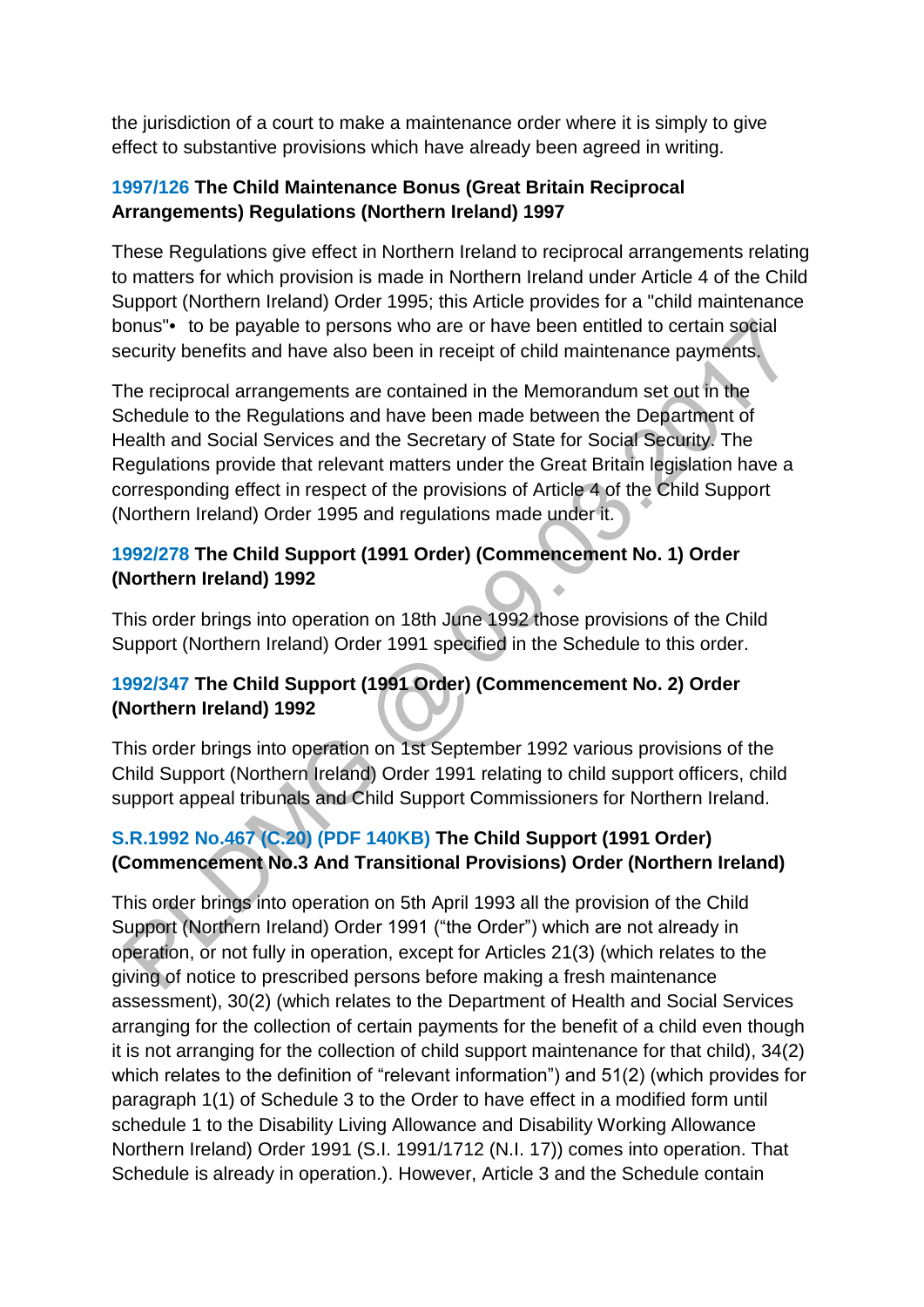transitional provisions which delay the full operation of Article 7 of the Order until 7th April 1997 and varies in some cases the way in which the amount of child support maintenance payable during the first year of an assessment is calculated.

#### **[1996/492 T](http://www.legislation.gov.uk/nisr/1996/492/contents/made)he Child Support (1995 Order) (Commencement No. 3) Order (Northern Ireland) 1996**

This Order brings into operation most of the remaining uncommenced provisions of the Child Support (Northern Ireland) Order 1995. The commencement dates are:

(a) 16th October 1996 for the provisions listed in Part I of the Schedule;

(b) 2nd December 1996 for the provisions listed in Part II of the Schedule.

### **[1995/428 T](http://www.legislation.gov.uk/nisr/1995/428/contents/made)he Child Support (1995 Order) (Commencement No. 1) Order (Northern Ireland) 1995**

This Order brings into operation on 16th November 1995 those provisions of the Child Support (Northern Ireland) Order 1995 specified in the Schedule to this Order.

# **[SR 1995 No. 474 \(C.10\) \(PDF 120KB\)](http://iaccess.communityaccess.gov.uk/sspldorangevolumesinternet/users/Viewattachment.aspx?recordid=GNMyGJDxbe8=) The Child Support (1995 Order)(Commencement No. 2) Order (Northern Ireland) 1995**

This order brings into operation certain provisions of the Child Support (Northern Ireland) Order 1995. The commencement dates are -

(a) 18th December 1995 for the provisions listed in Part I of the Schedule:

(b) 22nd January 1996 for the provisions listed in Part II of the Schedule.

### **[2003/56 T](http://www.legislation.gov.uk/nisr/2003/56/contents/made)he Child Support (Applications: Prescribed Date) Regulations (Northern Ireland) 2003**

These Regulations specify 3rd March 2003 as the date prescribed for the purposes of Article 7(10)(a) of the Child Support (Northern Ireland) Order 1991 ("the Order"•) which precludes an application for child support maintenance in cases in respect of which there is in force a maintenance order made before that date.

Article 7(10)(a) of the Order, the enabling provision under which these Regulations are made, is amended by section 2(2) of the Child Support, Pensions and Social Security Act (Northern Ireland) 2000 ("the Act"•). The Child Support, Pensions and Social Security (2000 Act) (Commencement No. 9) Order (Northern Ireland) 2003 (S.R. [2003 No. 53 \(C. 4\)\)](http://np-cmg-sharepoint.link2.gpn.gov.uk/id/nisr/2003/53) provides for the coming into operation of section 2(2) of the Act on 7th February 2003, for the purpose only of making regulations, and on 3rd March 2003, in so far as it is not already in operation, for the purpose of certain cases in accordance with Article 3 of that Order.

### **[SR 1992 No. 342 \(PDF 177KB\)T](http://iaccess.communityaccess.gov.uk/sspldorangevolumesinternet/users/Viewattachment.aspx?recordid=T+qRBxUTvbQ=)he Child Support (Arrears, Interest and Adjustment of Maintenance Assessments) Regulations (Northern Ireland) 1992**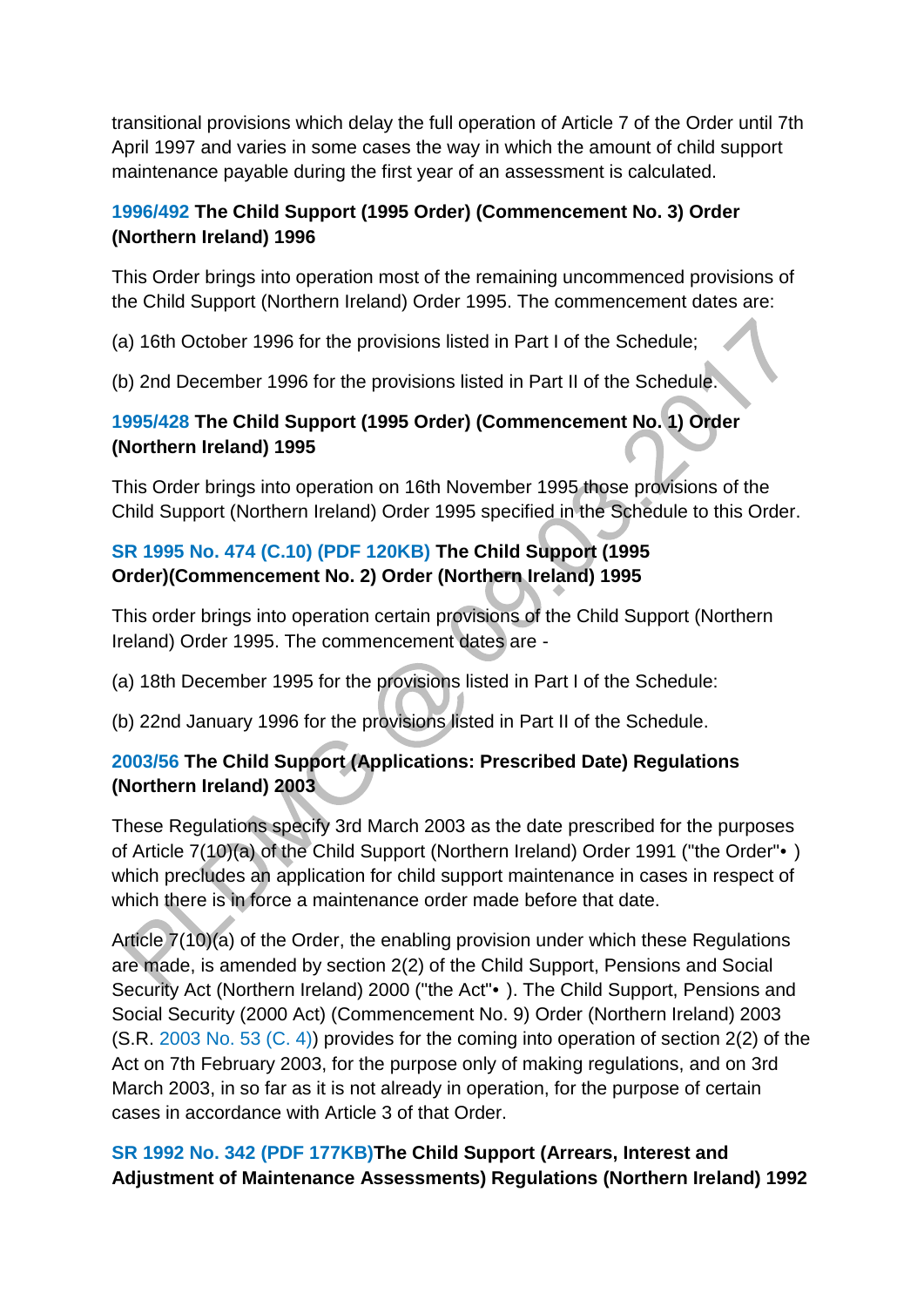These regulations make provision in relation to arrears of child support maintenance payable under the Child Support (Northern Ireland) Order 1991 ("the Order"), interest on such arrears, and the adjustment of maintenance assessments.

#### **[2001/15 T](http://www.legislation.gov.uk/nisr/2001/15/contents/made)he Child Support (Collection and Enforcement and Miscellaneous Amendments) Regulations (Northern Ireland) 2001**

These Regulations amend the Child Support (Arrears, Interest and Adjustment of Maintenance Assessments) Regulations (Northern Ireland) 1992 ("the Arrears, Interest and Adjustment Regulations"•), the Child Support (Collection and Enforcement) Regulations (Northern Ireland) 1992 ("the Collection and Enforcement Regulations"•), the Child Support (Collection and Enforcement of Other Forms of Maintenance) Regulations (Northern Ireland) 1992 ("the Collection and Enforcement of Other Forms of Maintenance Regulations"•) and revoke, with savings provisions, the Child Support Fees Regulations (Northern Ireland) 1993 ("the Fees Regulations"•). The amendments reflect amendments made to the Child Support (Northern Ireland) Order 1991 ("the Order"•) by the Child Support, Pensions and Social Security Act (Northern Ireland) 2000 ("the Act"•).

# **[SR 1992 No. 465 \(PDF 117KB\)](http://iaccess.communityaccess.gov.uk/sspldorangevolumesinternet/users/Viewattachment.aspx?recordid=A+9OYo9sEV4=) The Child Support (Collection and Enforcement of Other Forms of Maintenance) Regulations (Northern Ireland) 1992**

Article 30(1) of the Child Support (Northern Ireland) Order 1991 ("the Order") enables the Department to arrange for the collection of prescribed kinds of periodical payments where they are payable to or for the benefit of someone who falls within a prescribed category and it is also arranging for the collection of child support maintenance.

These regulations prescribe the kinds of payments which may be collected and the categories of persons to whom they are payable (regulation 2). Regulation 3 applies various provisions of the Order relation to the collection and enforcement of child support maintenance to the periodical payments that may be collected under Article 30(1).

Articles 30(1) and (4) and 47 of the Order are the enabling provisions under which these regulations are made. They are brought into operation on 18th June 1992 by the Child Support (1991 Order) (Commencement No. 1) Order (Northern Ireland) 1992 (S.R. 1992 No.278(C.13)).

### **[S.R.1992 No.390 \(PDF 499KB\)](http://iaccess.communityaccess.gov.uk/sspldorangevolumesinternet/users/Viewattachment.aspx?recordid=/maHq7u7Uto=) The Child Support (Collection and Enforcement) Regulations (Northern Ireland) 1992**

These Regulations make provision in relation to the collection and enforcement of child support maintenance under the Child Support (Northern Ireland) Order 1991.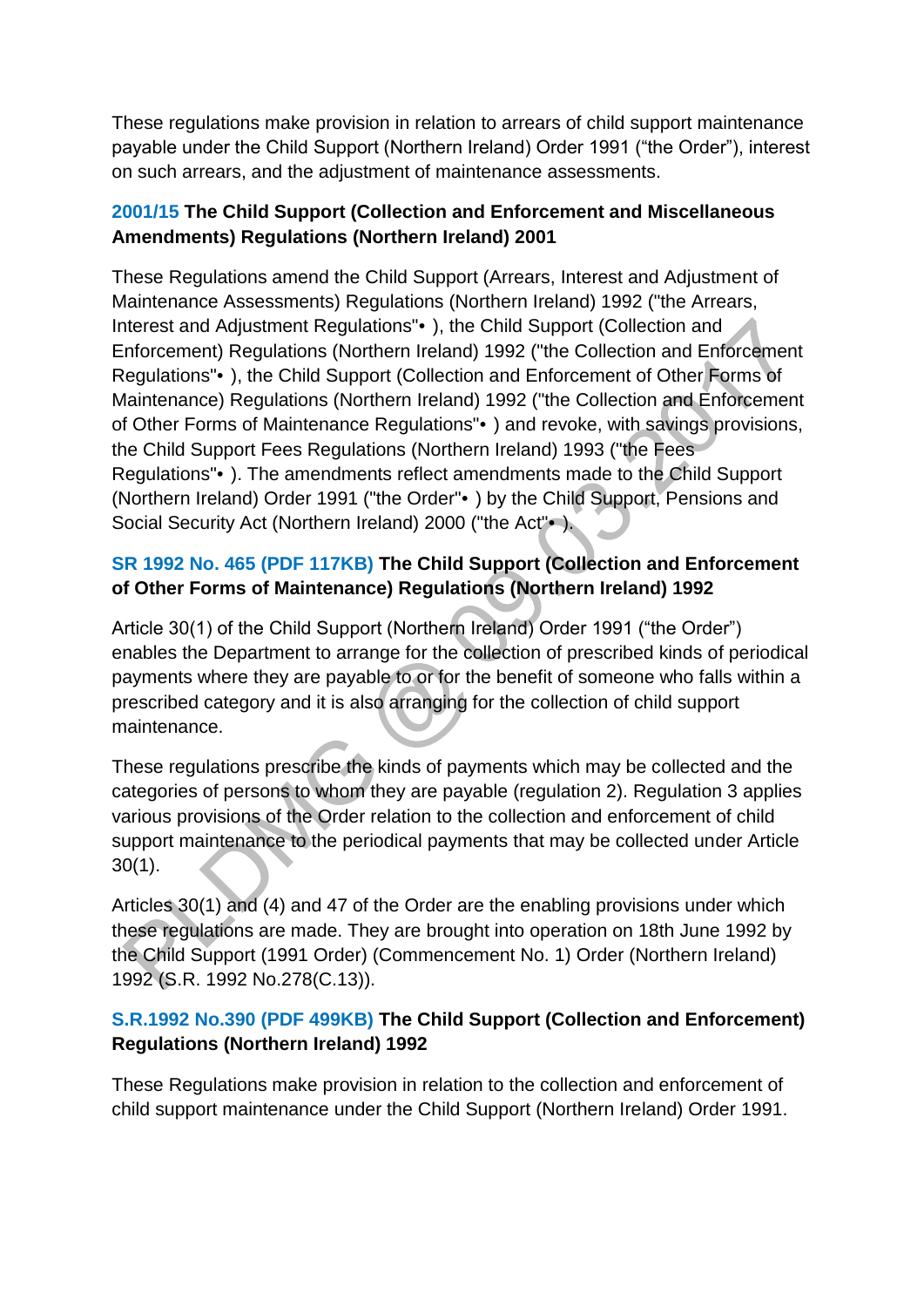#### **[SR 1995 No.476 All \(PDF 122KB\)](http://iaccess.communityaccess.gov.uk/sspldorangevolumesinternet/users/Viewattachment.aspx?recordid=RkTuFdFXYmw=) The Child Support (Compensation for Recipients of Family Credit and Disability Working Allowance) Regulations (Northern Ireland) 1995**

These Regulations make provision for various matters relating to compensation for a reduction in child support maintenance attributable to changes in child support legislation.

#### **[2001/29 T](http://www.legislation.gov.uk/nisr/2001/29/contents/made)he Child Support (Consequential Amendments and Transitional Provisions) Regulations (Northern Ireland) 2001**

These Regulations provide for the amendment of various Regulations and Orders and make savings and transitional provisions.

#### **[SR 1993 No.117 All \(PDF 121KB\)](http://iaccess.communityaccess.gov.uk/sspldorangevolumesinternet/users/Viewattachment.aspx?recordid=Kpow8Bw6QNI=) The Child Support (Great Britain Reciprocal Arrangements) Regulations (Northern Ireland) 1993**

These regulations give effect in Northern Ireland to reciprocal arrangements relating to matters for which provision is made in Northern Ireland by the Child Support (Northern Ireland) Order 1991. The arrangements are contained in the Memorandum set out in Schedule 1 and have been made between the Department of Health and Social Services and the Secretary of State for Social Security.

The regulations provide that certain matters to which the provisions of the Great Britain legislation relate (which are set out in Schedule 2) have a corresponding effect in respect of the provisions of the Child Support (Northern Ireland) Order 1991.

### **[2001/16](http://www.legislation.gov.uk/nisr/2001/16/contents/made) The Child Support (Information, Evidence and Disclosure and Maintenance Arrangements and Jurisdiction) (Amendment) Regulations (Northern Ireland) 2001**

These Regulations amend the Child Support (Information, Evidence and Disclosure) Regulations (Northern Ireland) 1992 ("the Information Regulations"•) and the Child Support (Maintenance Arrangements and Jurisdiction) Regulations (Northern Ireland) 1992 ("the Jurisdiction Regulations"•) mainly consequent upon the introduction of the changes to the child support system made by the Child Support, Pensions and Social Security Act (Northern Ireland) 2000 ("the Act"•).

These Regulations come into operation at different times for different cases according to the dates on which provisions of the Act which are relevant to these Regulations are commenced for different types of cases.

### **[S.R.1992 No. 466 \(PDF 288KB\)](http://iaccess.communityaccess.gov.uk/sspldorangevolumesinternet/users/Viewattachment.aspx?recordid=mpiFc+AH/bQ=) The Child Support (Maintenance Arrangements and Jurisdiction) Regulations (Northern Ireland) 1992**

These regulations make provision as to the effect that making a maintenance assessment under the Child Support (Northern Ireland) Order 1991 ("the Order") has on a maintenance order or a maintenance agreement, the cancellation of a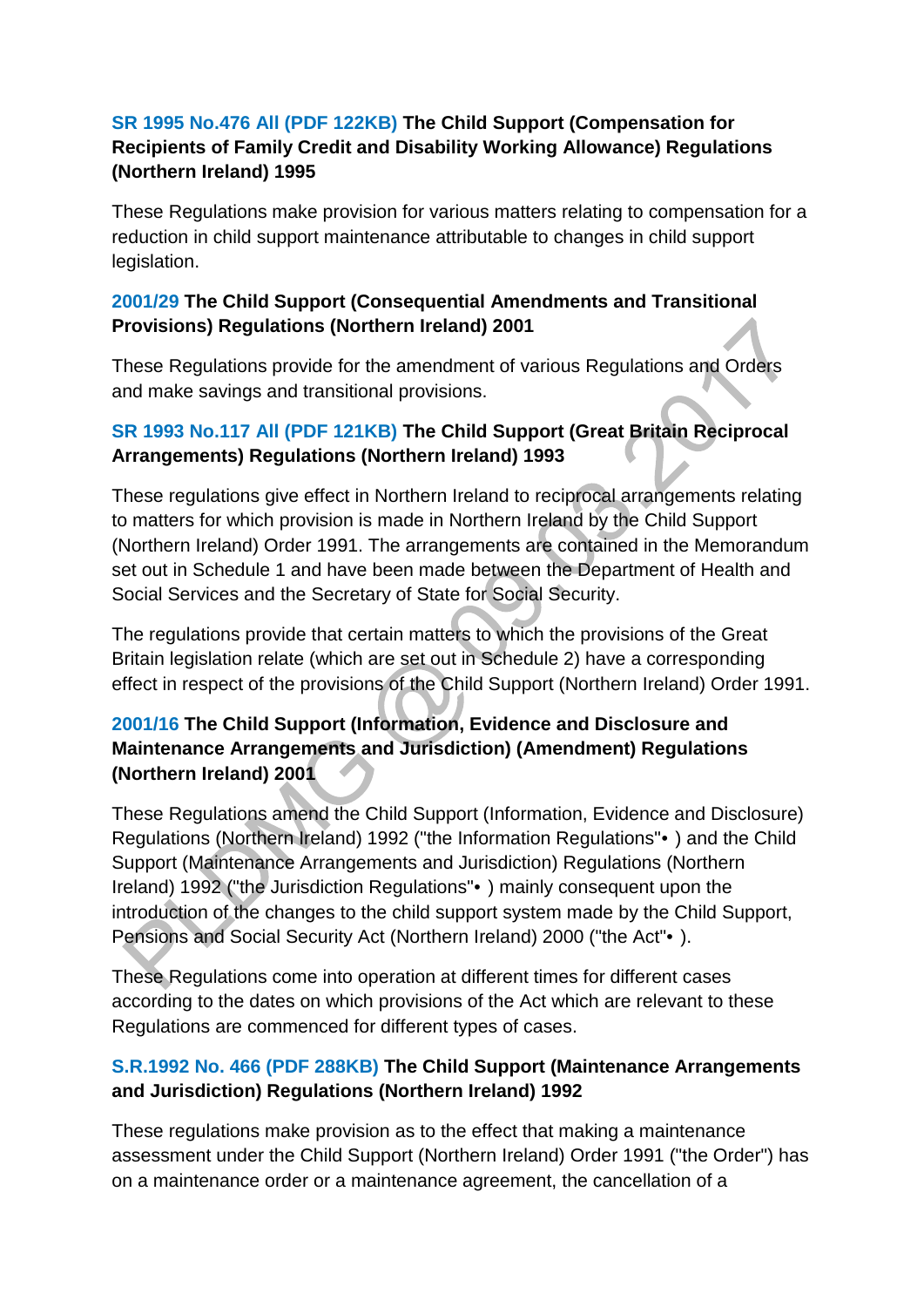maintenance assessment where a child support officer no longer has jurisdiction to make an assessment under the provisions of Article 41 of the Order (which imposes conditions as to habitual residence in the United Kingdom), and related matters.

#### **[S.R. 1992 No. 340 \(PDF 399KB\)](http://iaccess.communityaccess.gov.uk/sspldorangevolumesinternet/users/Viewattachment.aspx?recordid=+WkJ89VtaeY=) The Child Support (Maintenance Assessment Procedure) Regulations (Northern Ireland) 1992**

These regulations provide for various procedural matters relating to applications for a maintenance assessment under the Child Support (Northern Ireland) Order 1991 ("the Order"), reviews of an assessment, and effective dates, and make provision in respect of reduced benefit directions.

# **[1996/65 T](http://www.legislation.gov.uk/nisr/1996/65/contents/made)he Child Support (Maintenance Assessments and Special Cases) and Social Security (Claims and Payments) (Amendment) Regulations (Northern Ireland) 1996**

These Regulations amend the Child Support (Maintenance Assessments and Special Cases) Regulations (Northern Ireland) 1992 ("the 1992 Regulations"•) to provide for an increase in the minimum amount of child support maintenance payable, and accordingly, by virtue of regulation 28 of those Regulations, of the amount payable by an absent parent in receipt of income support or other prescribed benefit. The amount is increased to 2 times 5 per cent. of the income support personal allowance for a single claimant aged not less than 25 years. Consequential amendments are made to paragraph 7A of Schedule 8A to the Social Security (Claims and Payments) Regulations (Northern Ireland) 1987, which deals with deductions from benefit and direct payment to third parties. In particular, provision is made that, in certain circumstances, the amount to be deducted is one half of the amount otherwise deductible.

Schedule 2 to the 1992 Regulations is also amended so as to increase from £10·00 to £20·00 the disregard, when determining net income, in relation to charitable or voluntary payments.

These Regulations correspond to provision contained in Regulations made by the Secretary of State for Social Security in relation to Great Britain and accordingly, by virtue of section 149(3) of, and paragraph 10 of Schedule 5 to, the Social Security Administration (Northern Ireland) Act [1992 \(c. 8\),](http://np-cmg-sharepoint.link2.gpn.gov.uk/id/ukpga/1992/8) are not subject to the requirement of section 149(2) of that Act for prior reference to the Social Security Advisory **Committee.** 

### **[S.R. 1992 No. 341 \(PDF 654KB\)](http://iaccess.communityaccess.gov.uk/sspldorangevolumesinternet/users/Viewattachment.aspx?recordid=EzFX1HN8xsw=) The Child Support (Maintenance Assessments and Special Cases) Regulations (Northern Ireland) 1992**

These regulations provide for various matters relating to the calculation of child support maintenance under the Child Support (Northern Ireland) Order 1991 ("the Order") and also make provision for special cases under the Order.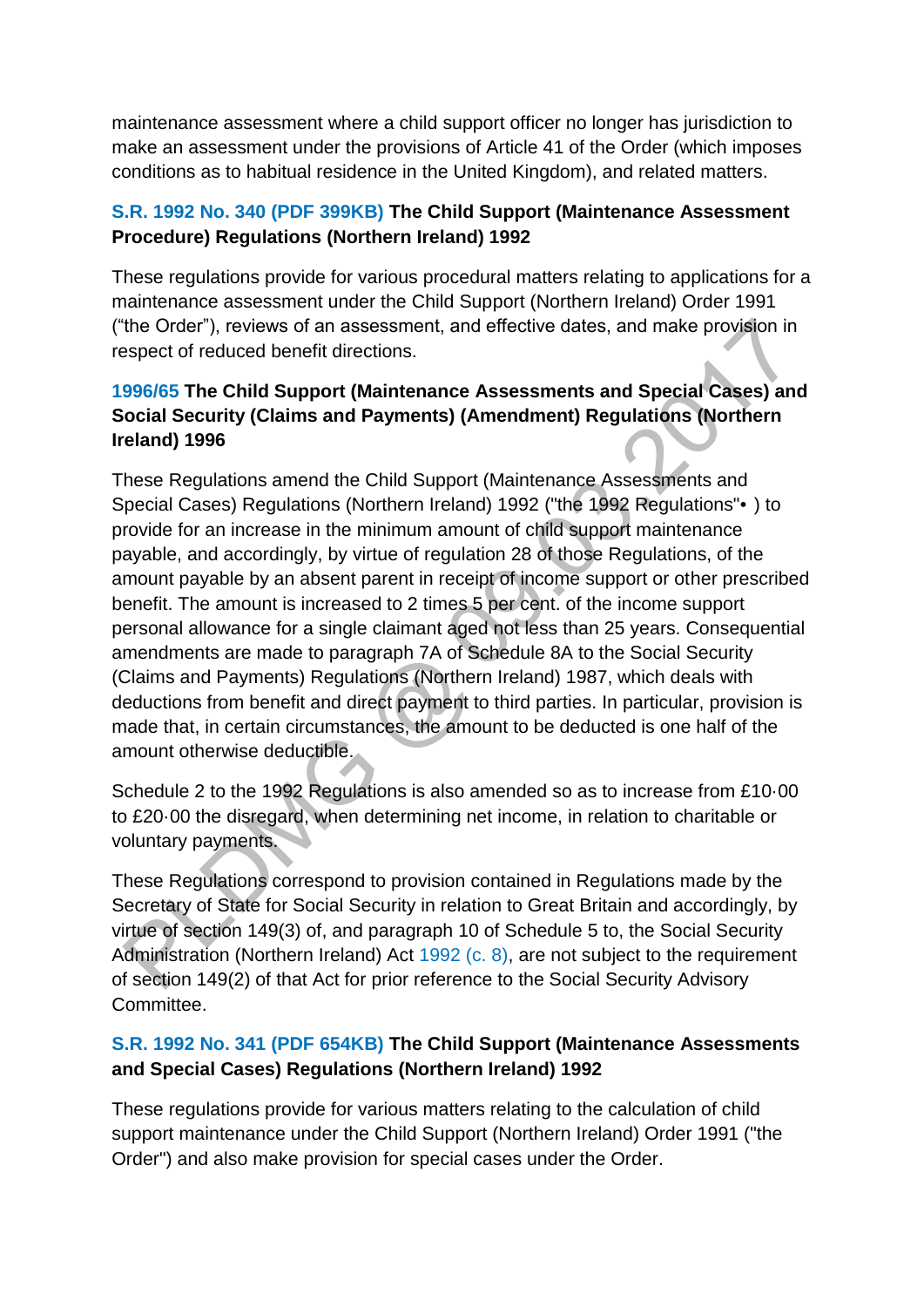#### **[2001/17 T](http://www.legislation.gov.uk/nisr/2001/17/contents/made)he Child Support (Maintenance Calculation Procedure) Regulations (Northern Ireland) 2001**

These Regulations provide for various procedural matters relating to an application for a maintenance calculation under the Child Support (Northern Ireland) Order 1991 ("the Order"•), and make provision in respect of effective dates of calculations and of reduced benefit decisions, consequent upon the introduction of changes to the child support system made by the Child Support, Pensions and Social Security Act (Northern Ireland) 2000. Subject to savings for transitional purposes these Regulations revoke the Child Support (Maintenance Assessment Procedure) Regulations (Northern Ireland) 1992.

These Regulations come into operation at different times for different cases according to the dates on which provisions of the Child Support, Pensions and Social Security Act (Northern Ireland) 2000 ("the Act"•) which are relevant to these Regulations are commenced for different types of cases.

# **[2001/18 T](http://www.legislation.gov.uk/nisr/2001/18/contents/made)he Child Support (Maintenance Calculations and Special Cases) Regulations (Northern Ireland) 2001**

These Regulations provide for various matters relating to the calculation of child support maintenance under the Child Support (Northern Ireland) Order 1991 ("the Order"•) and also make provision for special cases under the Order, consequent upon the introduction of changes to the child support system made by the Child Support, Pensions and Social Security Act (Northern Ireland) 2000 ("the Act"•). Subject to savings for transitional purposes, these Regulations revoke the Child Support (Maintenance Assessments and Special Cases) Regulations (Northern Ireland) 1992. Apart from regulation 4(1) and (2), which comes into operation on 31st January 2001, these Regulations come into operation at different times for different cases according to the dates on which provisions of the Act which are relevant to these Regulations are commenced for different types of cases.

### **[2009/422 T](http://www.legislation.gov.uk/nisr/2009/422/contents/made)he Child Support (Management of Payments and Arrears) Regulations (Northern Ireland) 2009**

These Regulations are made under powers in the Child Support (Northern Ireland) Order 1991 ("the Order"•) and come into operation on 25th January 2010. They are, in part, consolidating regulations which revoke and re-enact some provisions of the Child Support (Arrears, Interest and Adjustment of Maintenance Assessments) Regulations (Northern Ireland) 1992, with some changes.

### **[SR 1994 No.37 \(PDF 158KB\)](http://iaccess.communityaccess.gov.uk/sspldorangevolumesinternet/users/Viewattachment.aspx?recordid=Qdk7jw8gp6c=) The Child Support (Miscellaneous Amendments and Transitional Provisions) Regulations (Northern Ireland) 1994**

Part I of these Regulations contains the normal citation, commencement and interpretation provisions.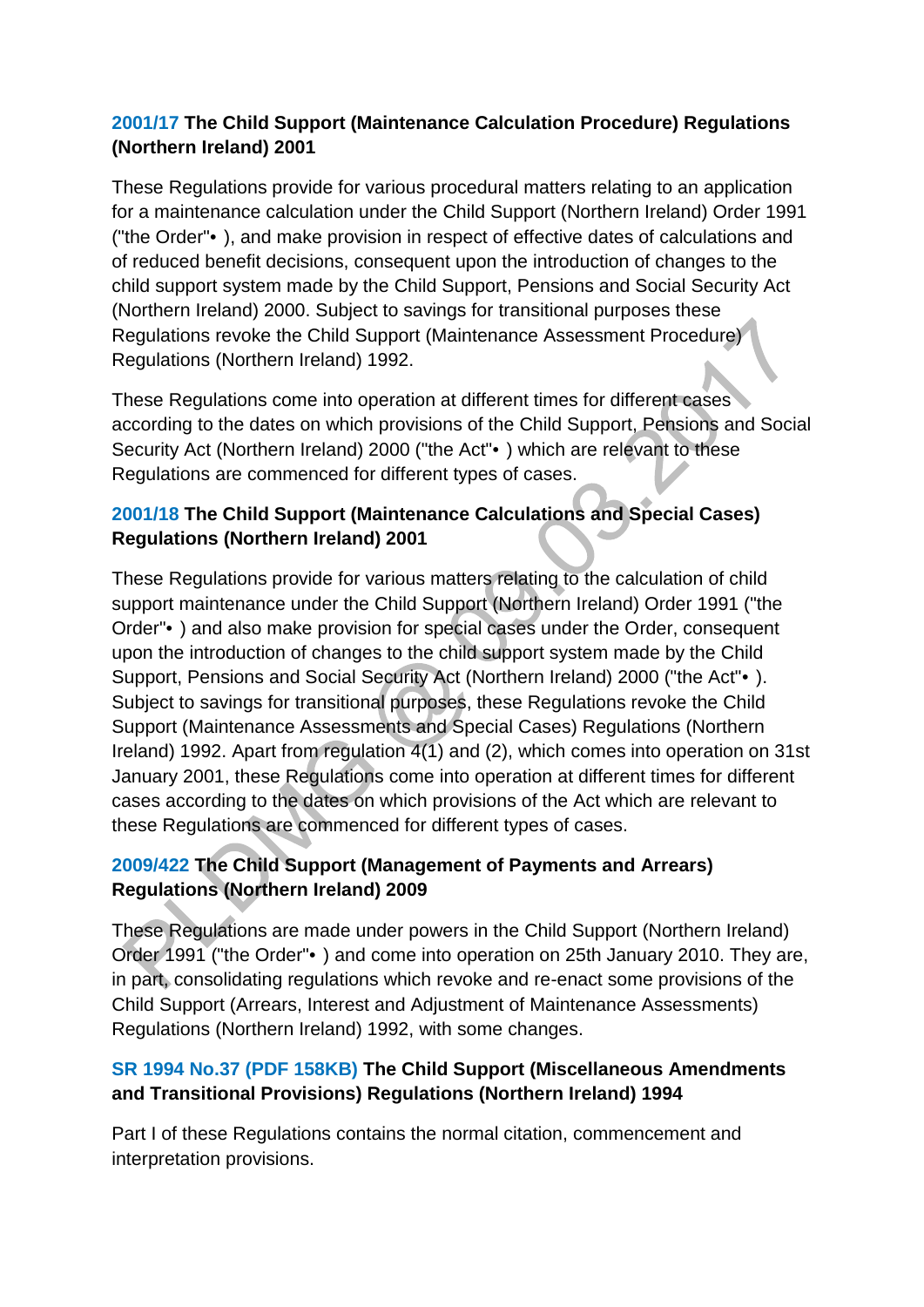Part II makes amendments to various regulations concerned with child support maintenance under the Child Support (Northern Ireland) Order 1991 ("the Order").

Part III makes transitional provisions and Part IV makes provision for the procedure to be followed in consequence of the other provisions of the regulations.

#### **[S.R.1995 No.475 \(PDF 138KB\)](http://iaccess.communityaccess.gov.uk/sspldorangevolumesinternet/users/Viewattachment.aspx?recordid=VZjZAtfu+vw=) The Child Support (Miscellaneous Amendments No. 2) Regulations (Northern Ireland) 1995**

These Regulations amend various regulations made under the Child Support (Northern Ireland) Order 1991 ("the Order").

### **[1996/590 T](http://www.legislation.gov.uk/nisr/1996/590/contents/made)he Child Support (Miscellaneous Amendments No. 2) Regulations (Northern Ireland) 1996**

These Regulations amend various regulations made under the Child Support (Northern Ireland) Order 1991 ("the Order"•).

# **[1996/317 T](http://www.legislation.gov.uk/nisr/1996/317/contents/made)he Child Support (Miscellaneous Amendments) Regulations (Northern Ireland) 1996**

These Regulations amend various regulations made under the Child Support (Northern Ireland) Order 1991 ("the Order"•).

The Child Support (Information, Evidence and Disclosure) Regulations (Northern Ireland) 1992 are amended to make provision for information to be given to enable the Department of Health and Social Services ("the Department"•) to decide whether a court order for maintenance or a written maintenance agreement made before 5th April 1993 is in force and whether a person with care who has applied for a maintenance assessment has parental responsibility for the child in question (regulation 2).

### **[1998/8](http://www.legislation.gov.uk/nisr/1998/8/contents/made) The Child Support (Miscellaneous Amendments) Regulations (Northern Ireland) 1998**

These Regulations amend various regulations made under the Child Support (Northern Ireland) Order 1991.

### **[1999/152 T](http://www.legislation.gov.uk/nisr/1999/152/contents/made)he Child Support (Miscellaneous Amendments) Regulations (Northern Ireland) 1999**

These Regulations amend various regulations made under the Child Support (Northern Ireland) Order 1991, as amended by the Child Support (Northern Ireland) Order 1995 (S.I. [1995/2702 \(N.I. 13\)\)](http://np-cmg-sharepoint.link2.gpn.gov.uk/id/nisi/1995/2702).

#### **[2005/125 T](http://www.legislation.gov.uk/nisr/2005/125/contents/made)he Child Support (Miscellaneous Amendments) Regulations (Northern Ireland) 2005**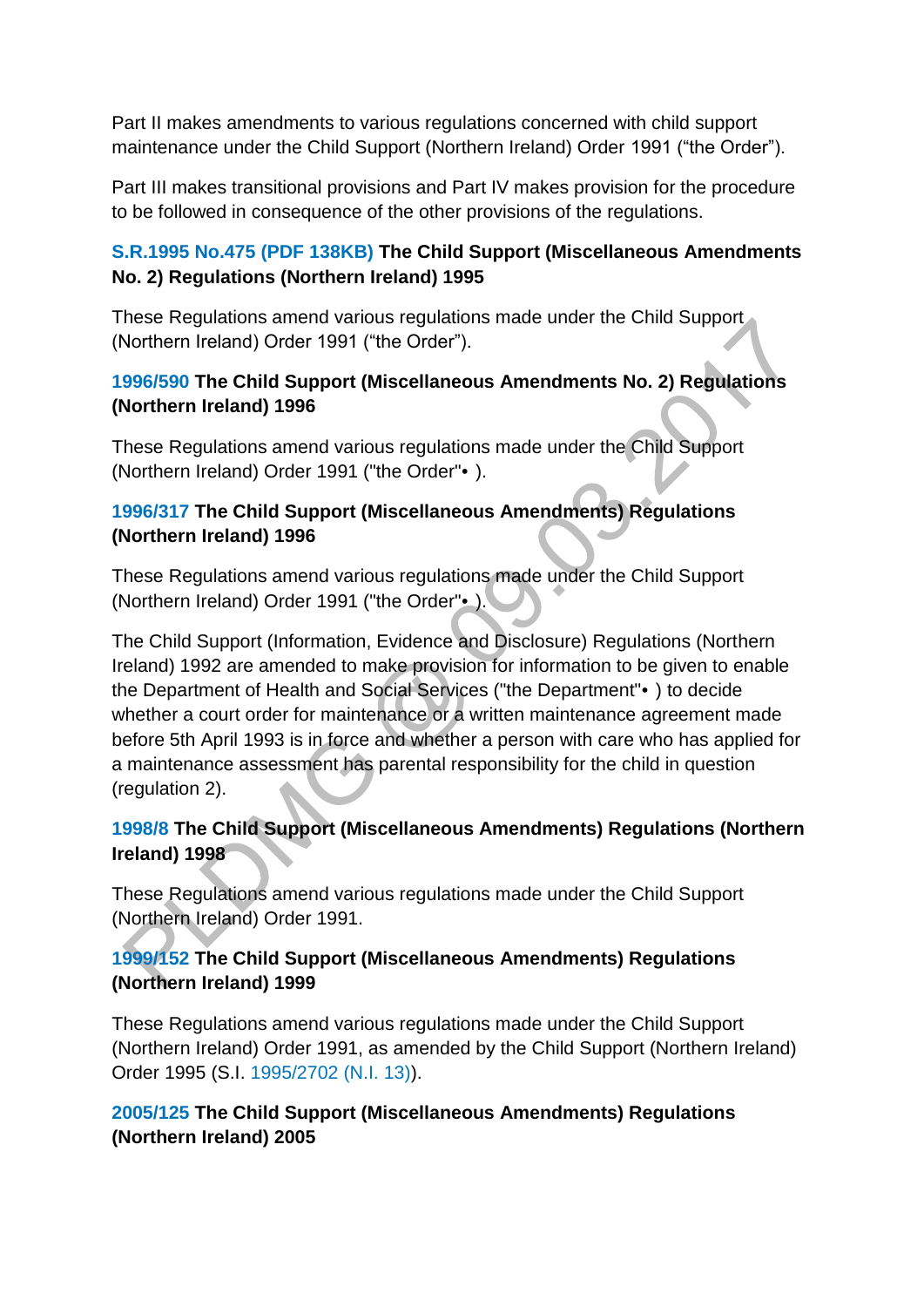These Regulations provide for the amendment of various sets of Regulations relating to child support:

the Child Support (Maintenance Assessment Procedure) Regulations (Northern Ireland) 1992 ("the Maintenance Assessment Procedure Regulations");

the Child Support (Maintenance Assessments and Special Cases) Regulations (Northern Ireland) 1992 ("the Maintenance Assessments and Special Cases Regulations"):

the Child Support (Maintenance Arrangements and Jurisdiction) Regulations (Northern Ireland) 1992 ("the Maintenance Arrangements and Jurisdiction Regulations");

the Child Support (Maintenance Calculation Procedure) Regulations (Northern Ireland) 2001 ("the Maintenance Calculation Procedure Regulations");

the Child Support (Maintenance Calculations and Special Cases) Regulations (Northern Ireland) 2001 ("the Maintenance Calculations and Special Cases Regulations");

the Child Support (Transitional Provisions) Regulations (Northern Ireland) 2001 ("the Transitional Regulations"); and

the Child Support (Variations) Regulations (Northern Ireland) 2001 ("the Variations Regulations").

[2006/273 T](http://www.legislation.gov.uk/nisr/2006/273/note/made)he Child Support (Miscellaneous Amendments) Regulations (Northern Ireland) 2006

These Regulations provide for the amendments of various sets of Regulations relating to child support.

The powers exercised to make these Regulations are those contained in the Child Support (Northern Ireland) Order 1991 ("the 1991 Order"), as amended by the Child Support, Pensions and Social Security Act (Northern Ireland) 2000 ("the 2000 Act"). Some of the amendments made by the 2000 Act are only in operation for the purposes of specified categories of case (see the Child Support, Pensions and Social Security (2000 Act) (Commencement No 9) Order (Northern Ireland) 2003) ("the new scheme"). In all other cases the 1991 Order prior to those amendments continues to apply ("the old scheme").

### **[1993/157 T](http://www.legislation.gov.uk/nisr/1993/157/contents/made)he Child Support (Northern Ireland) Order 1991 (Consequential Amendments) Order (Northern Ireland) 1993**

This order makes amendments to the Army Act 1955, the Air Force Act 1955, the Naval Forces (Enforcement of Maintenance Liabilities) Act 1947 and the Merchant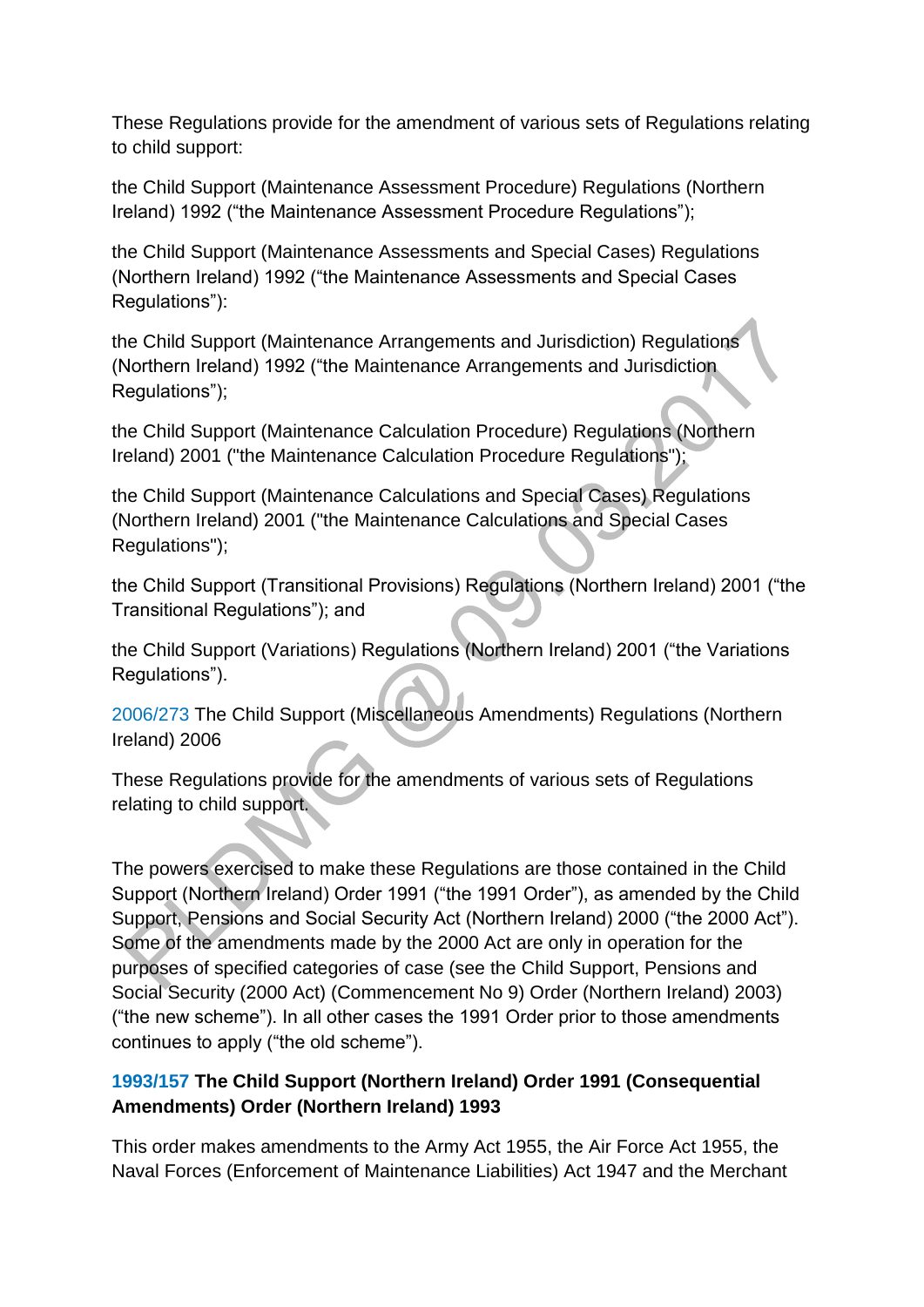Shipping Act 1970 consequential on the coming into operation of the Child Support (Northern Ireland) Order 1991 so as to make provision for the recovery of child support maintenance by deductions from the pay of soldiers, airmen, sailors and merchant seamen.

### **[SR 1994 No.259 \(PDF 96KB\)](http://iaccess.communityaccess.gov.uk/sspldorangevolumesinternet/users/Viewattachment.aspx?recordid=4wF89p+Joxo=) The Child Support (Northern Ireland) Order 1991 (Consequential Amendments) Order (Northern Ireland) 1994**

This order is made in consequence of the coming into operation of the Child Support (Northern Ireland) Order 1991. It amends Article 85 of the Magistrates' Courts (Northern Ireland) Order 1981 so as to provide that an order made by a court of summary jurisdiction for periodical payments to be made through a collecting officer shall not have effect at any time when the Department of Health and Social Services is arranging for the collection of periodical payments under Article 30 of the Child Support (Northern Ireland) Order 1991.

### **[2001/12 T](http://www.legislation.gov.uk/nisr/2001/12/contents/made)he Child Support (Temporary Compensation Payment Scheme) Regulations (Northern Ireland) 2001**

These Regulations provide for a temporary compensation scheme made under section 26 of the Child Support, Pensions and Social Security Act (Northern Ireland) 2000 (2the Act"•) in certain cases where there has been a delay in the making of a maintenance assessment under the Child Support (Northern Ireland) Order 1991 leading to arrears of child support maintenance.

# **[2001/19 T](http://www.legislation.gov.uk/nisr/2001/19/contents/made)he Child Support (Transitional Provisions) Regulations (Northern Ireland) 2001**

These Regulations make transitional provisions in consequence of the amendments made to the Child Support (Northern Ireland) Order ("the Order") by the Child Support, Pensions and Social Security Act (Northern Ireland) 2000 ("the Act").

Part I (regulations 1 and 2) deals with citation, commencement and interpretation. These Regulations come into operation according to the date on which section 28 of the Act is fully commenced.

Part II (regulations 3 to 8) makes provision for decision making and appeals in relation to maintenance assessments made with effect before the date the new child support system comes into force for new cases. In particular provision is made for a conversion decision under which the assessment under the previous scheme becomes a calculation under the new scheme.

Part III (regulations 9 to 28) makes transitional provision. It specifies those cases where a transitional amount, instead of the new amount, is payable during a transitional period beginning on the case conversion date as provided for in regulation 15. The new amount is determined by a conversion calculation, provided for in regulations 16 to 23, and the transitional amount is determined by applying the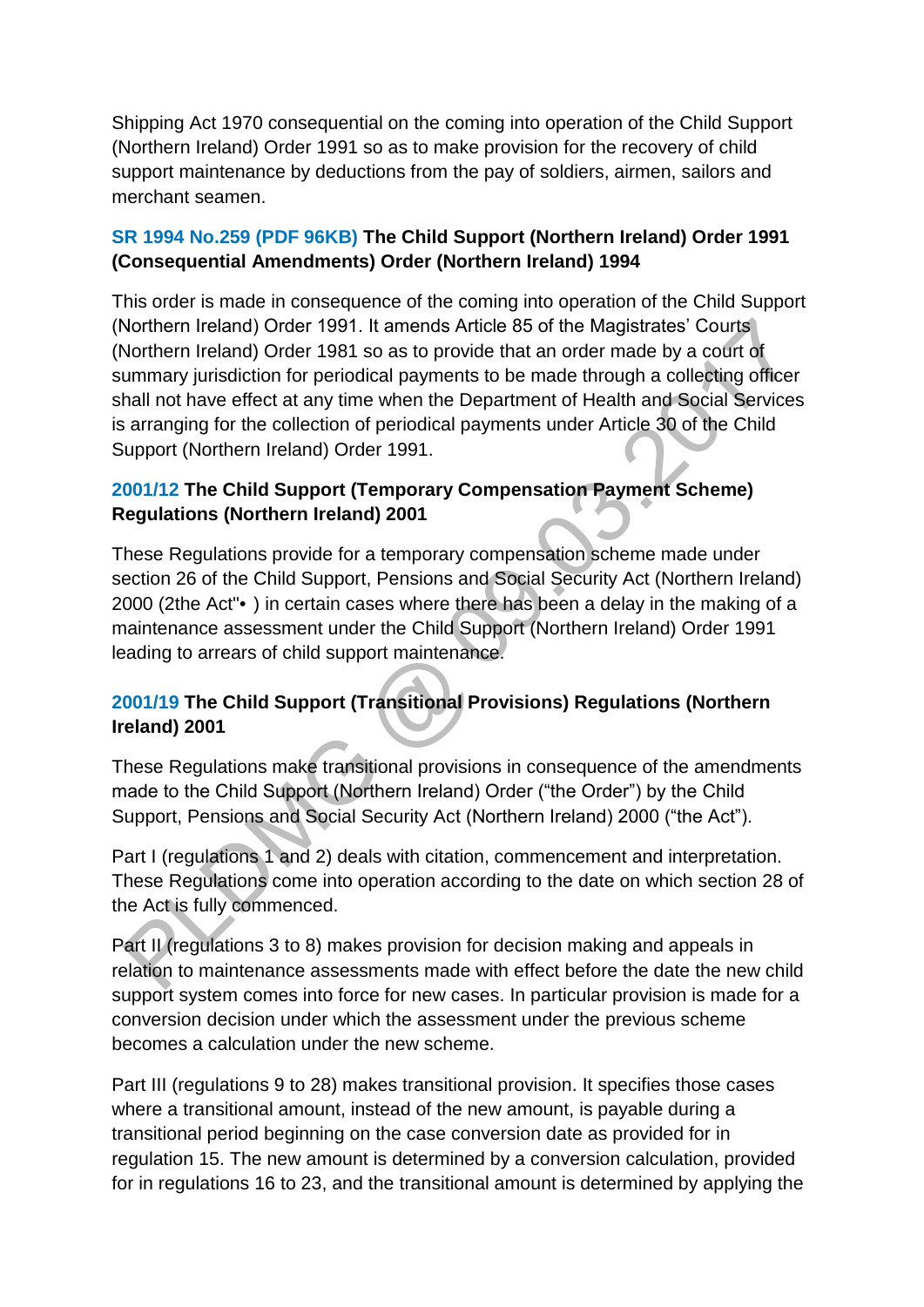phasing amounts, specified in regulation 24, to the amount payable under the maintenance assessment, or the conversion calculation, as appropriate (regulations 10 and 11). Different transitional amounts apply in certain flat rate cases (regulations 12 and 13).

### **[2001/24 T](http://www.legislation.gov.uk/nisr/2001/24/contents/made)he Child Support (Variations) (Modification of Statutory Provisions) Regulations (Northern Ireland) 2001**

These Regulations are made in connection with applications for variations to the rate of child support maintenance payable under the Child Support (Northern Ireland) Order 1991 ("the Order"•) consequent upon the introduction of changes to the child support system made by the Child Support, Pensions and Social Security Act (Northern Ireland) 2000 ("the Act"•).

# **[2001/20 T](http://www.legislation.gov.uk/nisr/2001/20/contents/made)he Child Support (Variations) Regulations (Northern Ireland) 2001**

These Regulations provide for variations to the rate of child maintenance payable under the Child Support (Northern Ireland) Order 1991 ("the Order") consequent upon the introduction of changes to the child support system made by the Child Support, Pensions and Social Security Act (Northern Ireland) 2000 ("the Act"). Subject to savings for transitional purposes these Regulations revoke the Child Support Departure Direction and Consequential Amendments Regulations (Northern Ireland) 1996 ("the Departure Direction Regulations"). These Regulations come into operation at different times for different cases according to the dates on which provisions of the Act which are relevant to these Regulations are commenced for different types of cases.

# **[2001/21 T](http://www.legislation.gov.uk/nisr/2001/21/contents/made)he Child Support (Voluntary Payments) Regulations (Northern Ireland) 2001**

These Regulations are made pursuant to Article 28J of the Child Support (Northern Ireland) Order 1991 ("the Order") as inserted by section 19 of the Child Support, Pensions and Social Security Act (Northern Ireland) 2000 ("the Act"). Article 28J of the Order provides for the Department for Social Development ("the Department") to offset against child support maintenance arrears, or to adjust a maintenance calculation to take account of, voluntary payments.

# **[S.R.1995 No.162 All \(PDF 90KB\)](http://iaccess.communityaccess.gov.uk/sspldorangevolumesinternet/users/Viewattachment.aspx?recordid=AVc7IhGU16k=) The Child Support and Income Support (Amendment) Regulations (Northern Ireland) 1995**

These Regulations amend various regulations made under the Child Support (Northern Ireland) Order 1991 ("the Order"). They also amend in one respect the Income Support (General) Regulations (Northern Ireland) 1987.

### **[2003/84 T](http://www.legislation.gov.uk/nisr/2003/84/contents/made)he Child Support and Social Security (Miscellaneous Amendments) Regulations (Northern Ireland) 2003**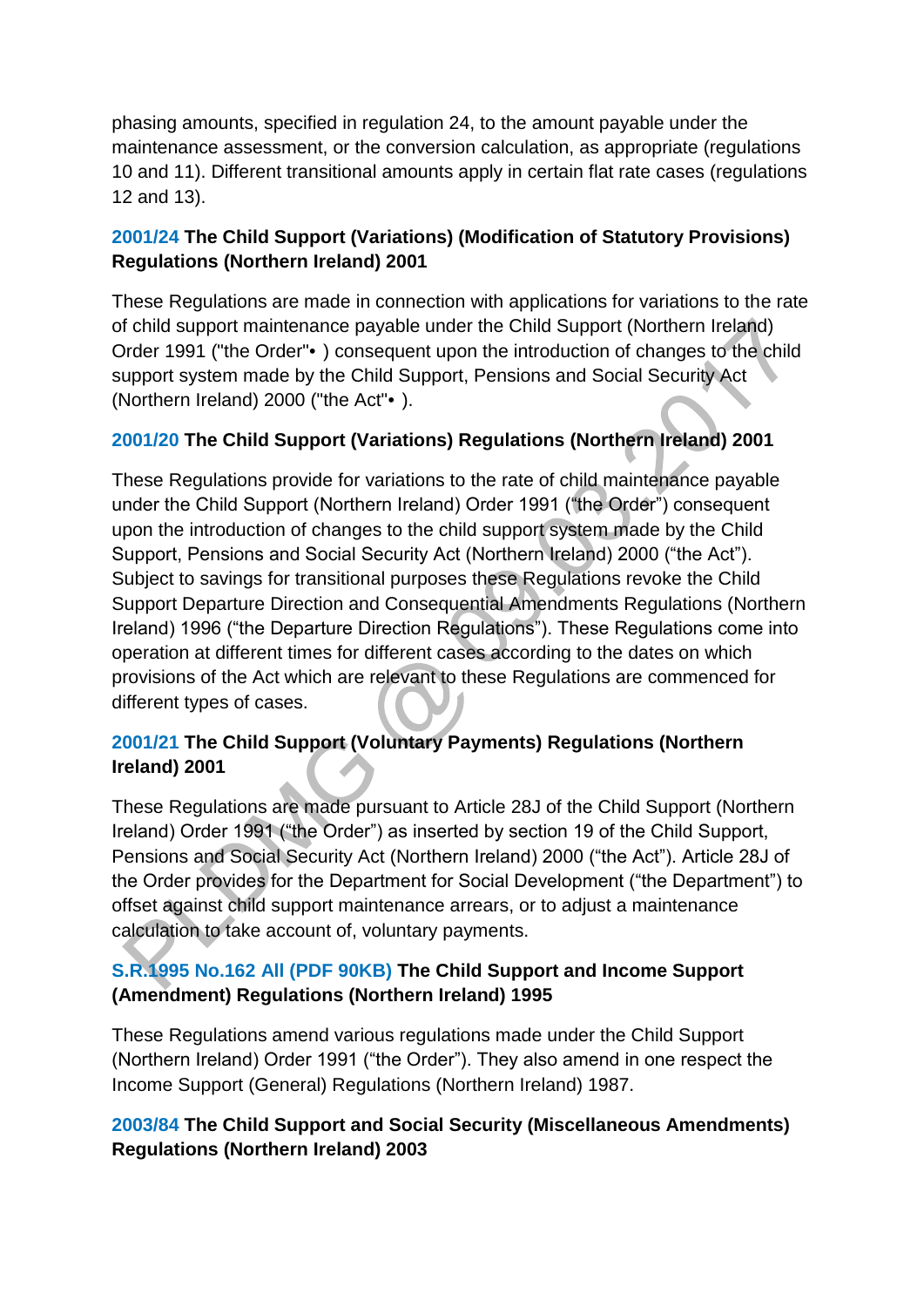These Regulations provide for the amendment of various sets of Regulations relating to child support.

# **[2002/391 T](http://www.legislation.gov.uk/nisr/2002/391/contents/made)he Child Support Appeals (Jurisdiction of Courts) Order (Northern Ireland) 2002**

This Order:–

- revokes and replaces the Child Support Appeals (Jurisdiction of Courts) Order (Northern Ireland) 1993, which provides for child support appeals to be made to a court of summary jurisdiction, rather than an appeal tribunal, where the issue in the appeal is the parentage of the qualifying child in relation to whom an application for child support maintenance has been made under the Child Support (Northern Ireland) Order 1991. The amendments are required in consequence of section 10 of the Child Support, Pensions and Social Security Act (Northern Ireland) 2000, which substitutes a new Article 22 into the Child Support (Northern Ireland) Order 1991 (appeals to appeal tribunals); and
- provides for the application (with modifications) of regulations 31 and 32 of the Social Security and Child Support (Decisions and Appeals) Regulations (Northern Ireland) 1999 to those appeals that are made to a court of summary jurisdiction.

# **[SR 1993 No. 104 \(PDF 103KB\)](http://iaccess.communityaccess.gov.uk/sspldorangevolumesinternet/users/Viewattachment.aspx?recordid=UgG036FRUns=) The Child Support Appeals (Jurisdiction of Courts) Order (Northern Ireland) 1993**

This Order affects appeals against decisions of child support officers on reviews under Article 20 of the Child Support (Northern Ireland) Order 1991 and against decisions to refuse applications for such reviews. Article 22 of the Order provides for such appeals to be made to a child support appeal tribunal but this Order will require such appeals to be made to a court where they raise an issue of disputed parentage.

### **[1999/226 T](http://www.legislation.gov.uk/nisr/1999/226/contents/made)he Child Support Commissioners (Procedure) Regulations**

**(Northern Ireland) 1999**These Regulations make provision for the procedure to be followed in proceedings before a Child Support Commissioner under the Child Support (Northern Ireland) Order 1991. These Regulations revoke the Child Support Commissioners (Procedure) Regulations (Northern Ireland) 1993 and amending instruments and are necessary as a result of the introduction of the unified appeals tribunals established under the Social Security (Northern Ireland) Order 1998.

### **[1996/541 T](http://www.legislation.gov.uk/nisr/1996/541/contents/made)he Child Support Departure Direction and Consequential Amendments Regulations (Northern Ireland) 1996**

These Regulations provide for an application for a departure direction to be made, the effect of which, if given, would be to vary a child support maintenance assessment determined in accordance with the formula provisions of Part I of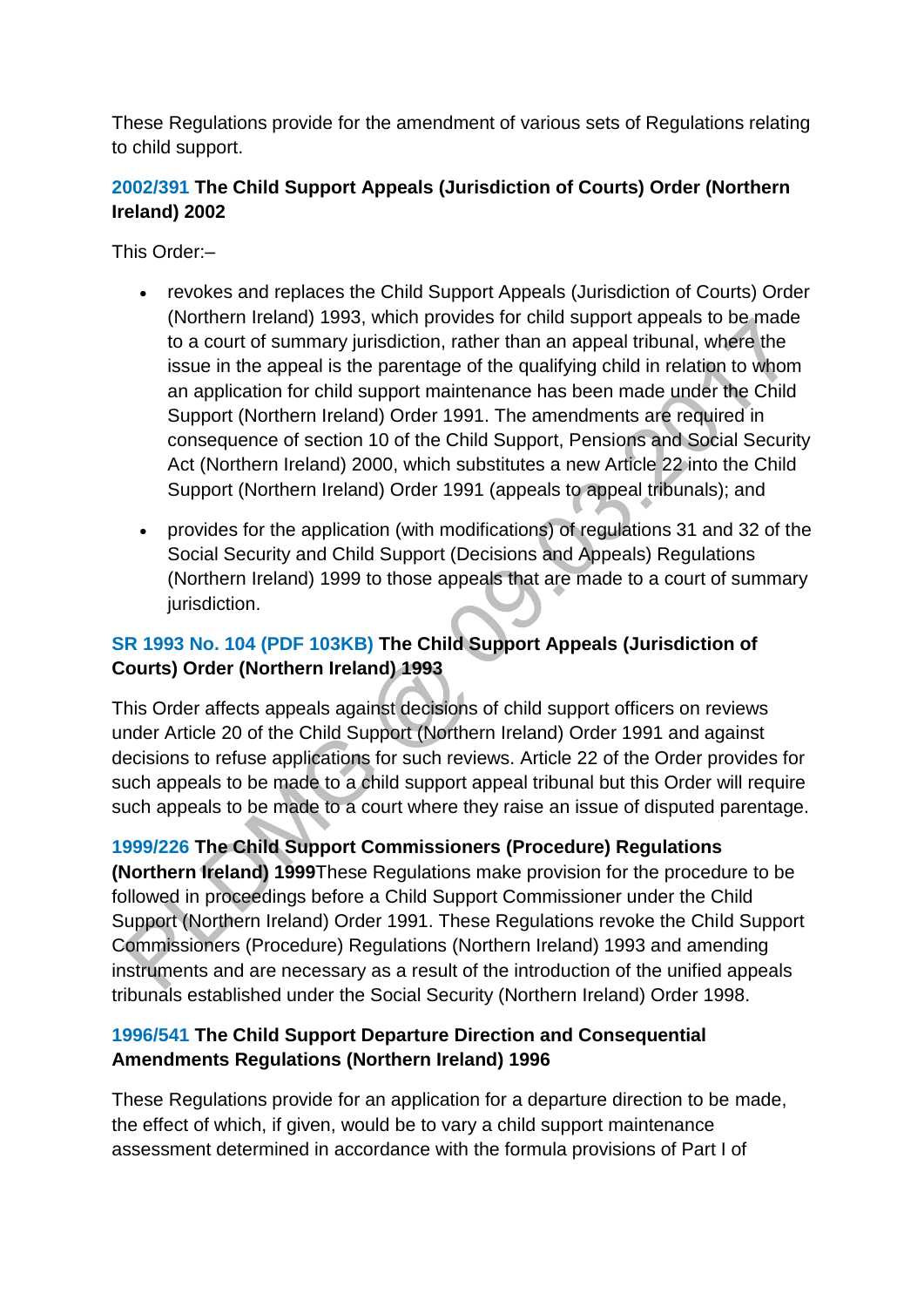Schedule 1 to the Child Support (Northern Ireland) Order 1991 and the regulations made under it.

#### **[2008/403 T](http://www.legislation.gov.uk/nisr/2008/403/contents/sld/made)he Child Support Information Regulations (Northern Ireland) 2008**

These Regulations provide for the furnishing of information or evidence required by the Department for Social Development for the purpose of its functions under the Child Support (Northern Ireland) Order 1991 ("the Order"•). They also provide for the disclosure by the Department of information held for the purpose of the Order. These Regulations replace the Child Support (Information, Evidence and Disclosure) Regulations (Northern Ireland) 1992 ("the 1992 Regulations"•).

Part 2 relates to the duty to provide information or evidence.

### **[2012/427 T](http://www.legislation.gov.uk/nisr/2012/427/contents/made)he Child Support Maintenance Calculation Regulations (Northern Ireland) 2012**

These Regulations provide for a range of matters in relation to the calculation of child support maintenance under the Child Support (Northern Ireland) Order 1991 ("the Order"•) and set out the rules and procedures for a new child support scheme.

# **[2003/92 T](http://www.legislation.gov.uk/nisr/2003/92/note/made)he Child Support, Pensions and Social Security (2000 Act) (Commencement No. 10) Order (Northern Ireland) 2003**

This Order substitutes Article 6 of the Child Support, Pensions and Social Security (2000 Act) (Commencement No. 9) Order (Northern Ireland) 2003 which provides for the coming into operation of section 22 of the Child Support, Pensions and Social Security Act (Northern Ireland) 2000, and an associated repeal, for the purposes of different categories of cases where child support and other forms of maintenance have been, or become, payable in respect of a child.

This Order does not impose any new costs on business.

# **[2006/286 T](http://www.legislation.gov.uk/nisr/2006/286/contents/made)he Contracting Out (Functions Relating to Child Support) Order (Northern Ireland) 2006**

This Order makes provision to enable the Department to authorise another person to exercise functions relating to child support other than certain functions which are excluded from contracting out by section 71 of the Deregulation and Contracting Out Act 1994 such as rights of entry and seizure, and the power to make subordinate legislation.

### **[1996/1632 T](http://www.legislation.gov.uk/nisi/1996/1632/contents)he Deregulation and Contracting Out (Northern Ireland) Order 1996**

Regulation 17 applies where the Secretary of State makes an order under 1 Part II of the Deregulation and Contracting Out Act 1994 or section 1 of the Regulatory Reform Act 2001, the Department of Health and Social Services may make a corresponding order for Northern Ireland.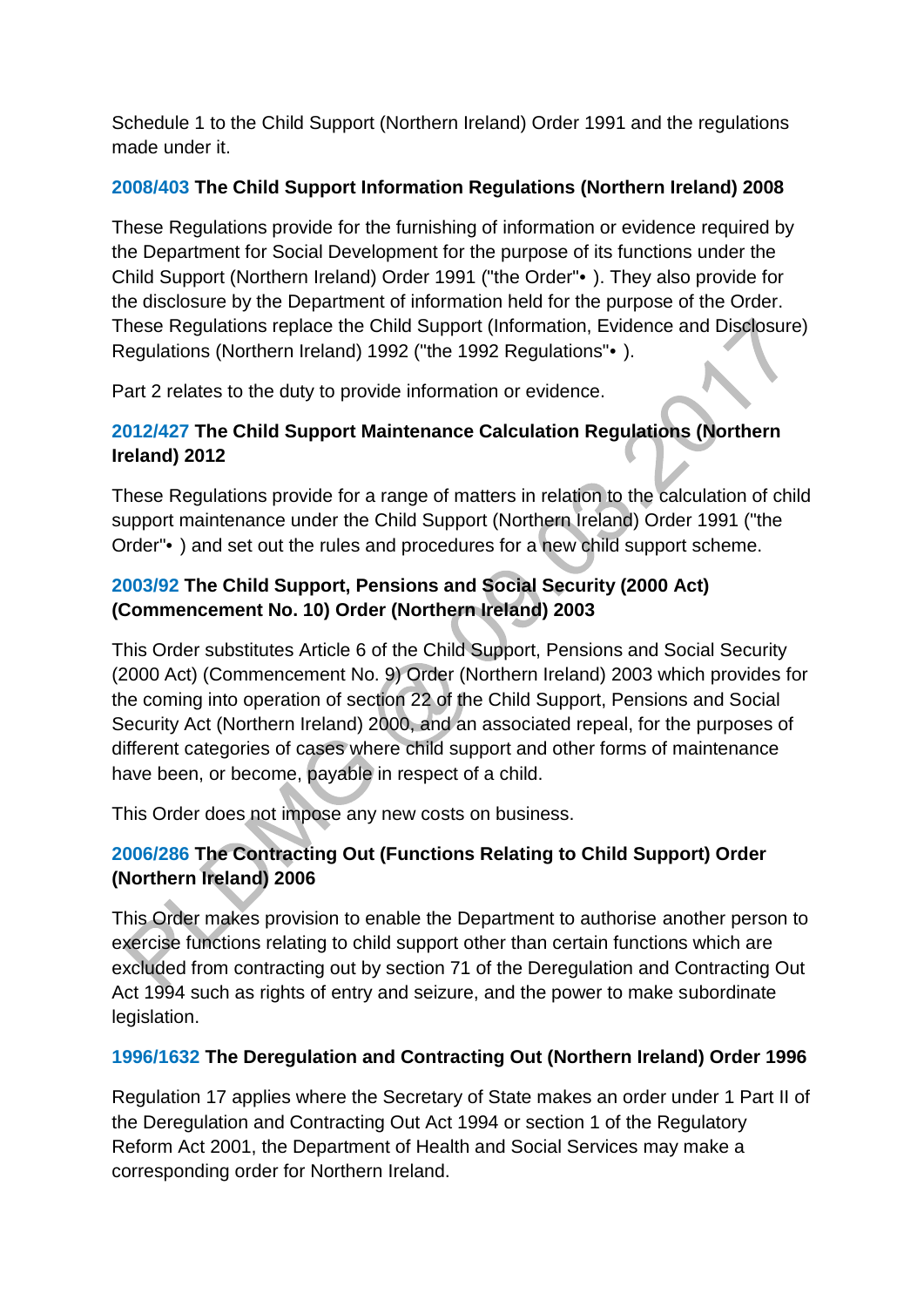#### **[1999/246 T](http://www.legislation.gov.uk/nisr/1999/246/contents/made)he Social Security (1998 Order) (Commencement No. 6 and Consequential and Transitional Provisions) Order (Northern Ireland) 1999**

This Order provides for the coming into operation on 1st June 1999 of provisions of the Social Security (Northern Ireland) Order 1998 relating to child support. The Order also makes consequential and transitional provisions.

### **[1996/622 T](http://www.legislation.gov.uk/nisr/1996/622/contents/made)he Social Security (Child Maintenance Bonus) Regulations (Northern Ireland) 1996**

Article 4 of the Child Support (Northern Ireland) Order 1995 ("the 1995 Order"•) introduces a child maintenance bonus for persons who are or have been entitled to income support or an income-based jobseeker's allowance and who have also been in receipt of child maintenance payments.

### **[2001/25 T](http://www.legislation.gov.uk/nisr/2001/25/contents/made)he Social Security (Child Maintenance Premium and Miscellaneous Amendments) Regulations (Northern Ireland) 2001**

These Regulations amend the Income Support (General) Regulations (Northern Ireland) 1987, the Jobseeker's Allowance Regulations (Northern Ireland) 1996 and the Housing Benefit (General) Regulations (Northern Ireland) 1987.These Regulations come into operation at different times for different cases according to the dates on which section 22 of the Child Support, Pensions and Social Security Act (Northern Ireland) 2000 which is relevant to these Regulations, is commenced for different types of cases.

# **[1998/1506 T](http://www.legislation.gov.uk/nisi/1998/1506/contents)he Social Security (Northern Ireland) Order 1998**

Transfer of functions to the Department. Decisions and Appeals.

**[2001/23 T](http://www.legislation.gov.uk/nisr/2001/23/contents/made)he Social Security and Child Support (Decisions and Appeals) (Amendment) Regulations (Northern Ireland) 2001**These Regulations further amend the Social Security and Child Support (Decisions and Appeals) Regulations (Northern Ireland) 1999 ("the principal Regulations"•) to provide for the decisionmaking process under the Child Support (Northern Ireland) Order 1991 ("the Child Support Order"•) consequent upon the introduction of changes to the child support system made by the Child Support, Pensions and Social Security Act (Northern Ireland) 2000 ("the Act"•).

# **[1999/162 T](http://www.legislation.gov.uk/nisr/1999/162/contents/made)he Social Security and Child Support (Decisions and Appeals) Regulations (Northern Ireland) 1999**

These Regulations are made by virtue of, or in consequence of, provisions of the Social Security (Northern Ireland) Order 1998 ("the Order"•) and supplement changes introduced by that Order to the decision-making process for social security and related matters. The Regulations also provide for the procedural rules and other